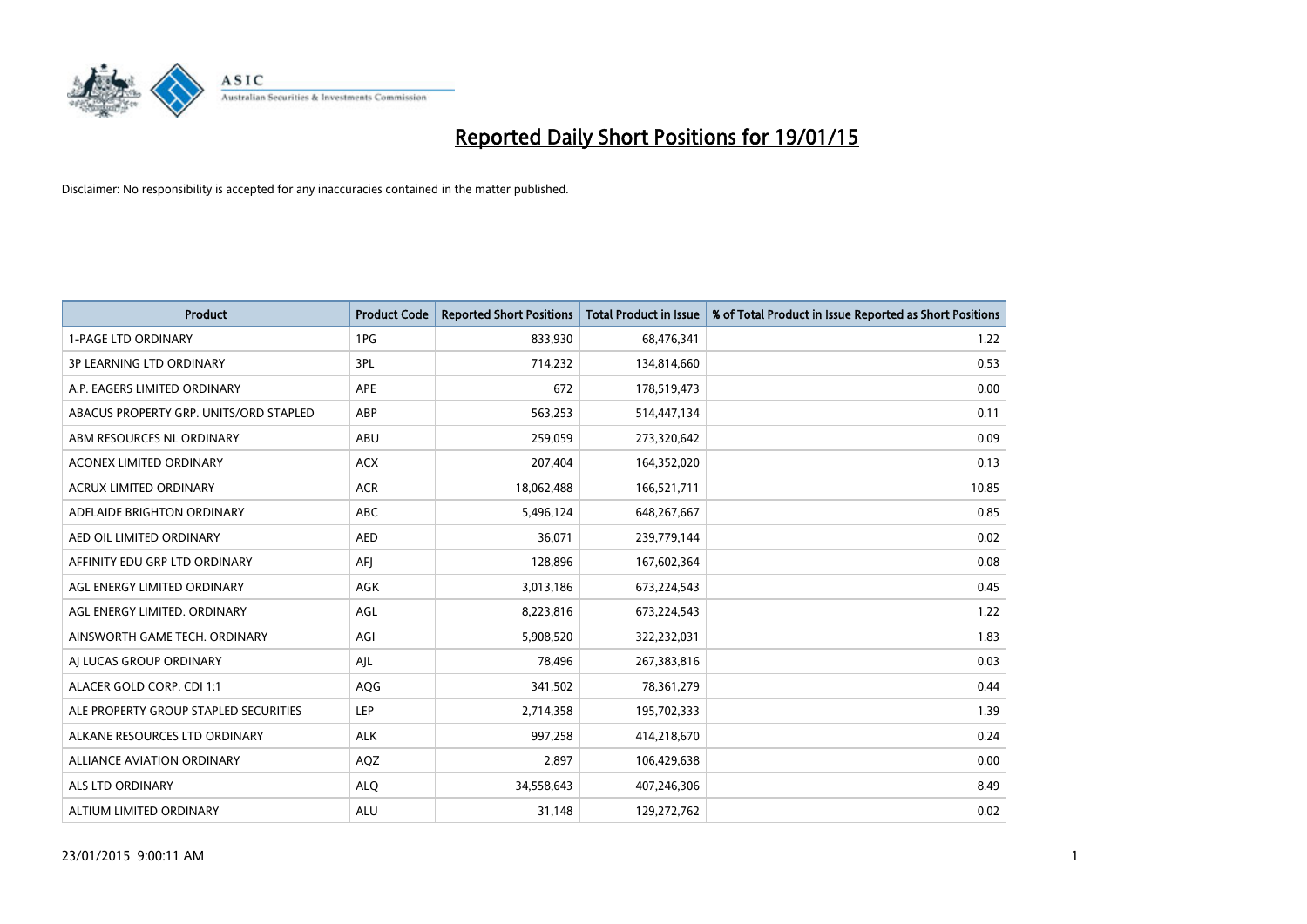

| <b>Product</b>                          | <b>Product Code</b> | <b>Reported Short Positions</b> | <b>Total Product in Issue</b> | % of Total Product in Issue Reported as Short Positions |
|-----------------------------------------|---------------------|---------------------------------|-------------------------------|---------------------------------------------------------|
| ALUMINA LIMITED ORDINARY                | <b>AWC</b>          | 18,837,200                      | 2,806,225,615                 | 0.67                                                    |
| AMALGAMATED HOLDINGS ORDINARY           | AHD                 | 287                             | 157,917,136                   | 0.00                                                    |
| AMCOM TELECOMM, ORDINARY                | AMM                 | 2,708,554                       | 266,399,148                   | 1.02                                                    |
| AMCOR LIMITED ORDINARY                  | AMC                 | 9,967,848                       | 1,206,684,923                 | 0.83                                                    |
| AMP CAPITAL CHINA ORDINARY UNITS        | AGF                 | 22,757                          | 374,593,484                   | 0.01                                                    |
| AMP LIMITED ORDINARY                    | AMP                 | 11,609,162                      | 2,957,737,964                 | 0.39                                                    |
| ANSELL LIMITED ORDINARY                 | <b>ANN</b>          | 4,974,322                       | 153,139,924                   | 3.25                                                    |
| ANTARES ENERGY LTD ORDINARY             | AZZ                 | 372,016                         | 242,000,000                   | 0.15                                                    |
| ANZ BANKING GRP LTD ORDINARY            | ANZ                 | 18,108,256                      | 2,765,980,222                 | 0.65                                                    |
| APA GROUP STAPLED SECURITIES            | <b>APA</b>          | 18,958,152                      | 980,917,175                   | 1.93                                                    |
| APN NEWS & MEDIA ORDINARY               | <b>APN</b>          | 3,132,777                       | 1,029,041,356                 | 0.30                                                    |
| APN OUTDOOR GRP ORDINARY                | <b>APO</b>          | 6,305                           | 166,614,509                   | 0.00                                                    |
| AQUARIUS PLATINUM. ORDINARY             | <b>AOP</b>          | 2,835,595                       | 1,502,695,183                 | 0.19                                                    |
| ARAFURA RESOURCE LTD ORDINARY           | ARU                 | 2,000                           | 441,270,644                   | 0.00                                                    |
| ARB CORPORATION ORDINARY                | ARP                 | 761,158                         | 79,156,214                    | 0.96                                                    |
| ARDENT LEISURE GROUP STAPLED SECURITIES | AAD                 | 5,647,427                       | 438,666,245                   | 1.29                                                    |
| ARENA REIT. STAPLED                     | <b>ARF</b>          | 94,651                          | 211,605,103                   | 0.04                                                    |
| ARISTOCRAT LEISURE ORDINARY             | <b>ALL</b>          | 435,054                         | 631,322,253                   | 0.07                                                    |
| ARRIUM LTD ORDINARY                     | ARI                 | 115,095,642                     | 2,937,293,755                 | 3.92                                                    |
| ASALEO CARE LIMITED ORDINARY            | AHY                 | 7,078,593                       | 603,469,434                   | 1.17                                                    |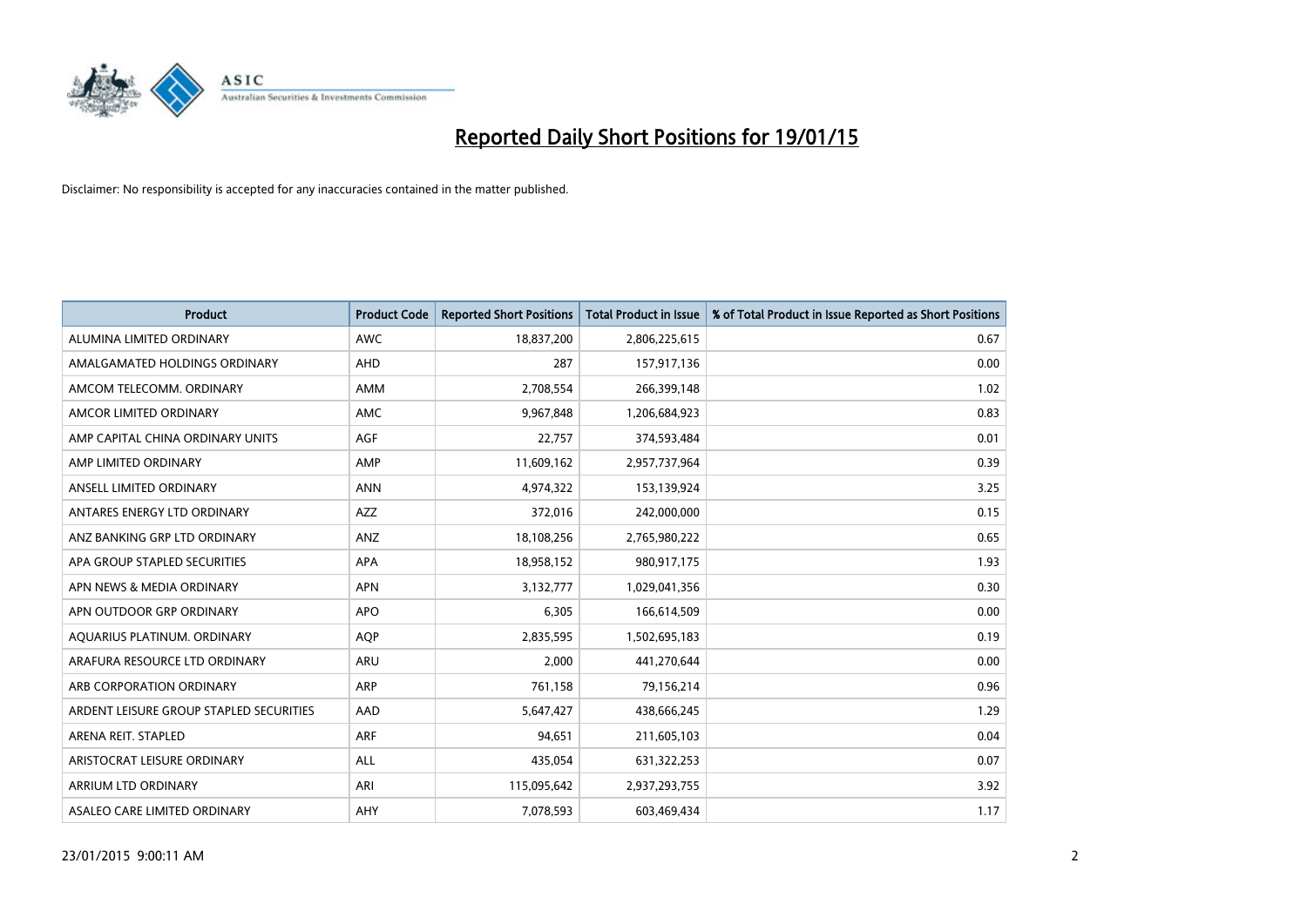

| <b>Product</b>                            | <b>Product Code</b> | <b>Reported Short Positions</b> | <b>Total Product in Issue</b> | % of Total Product in Issue Reported as Short Positions |
|-------------------------------------------|---------------------|---------------------------------|-------------------------------|---------------------------------------------------------|
| ASCIANO LIMITED ORDINARY                  | <b>AIO</b>          | 4,071,760                       | 975,385,664                   | 0.42                                                    |
| ASG GROUP LIMITED ORDINARY                | ASZ                 | 10,822                          | 206,720,839                   | 0.01                                                    |
| ASHLEY SERVICES GRP ORDINARY              | <b>ASH</b>          | 498,972                         | 150,000,000                   | 0.33                                                    |
| ASPEN GROUP ORD/UNITS STAPLED             | APZ                 | 76,777                          | 113,183,450                   | 0.07                                                    |
| ASPIRE MINING LTD ORDINARY                | <b>AKM</b>          | 1,000,001                       | 703,463,306                   | 0.14                                                    |
| ASTRO JAP PROP GROUP STAPLED US PROHIBIT. | AJA                 | 104,918                         | 66,690,637                    | 0.16                                                    |
| ASX LIMITED ORDINARY                      | ASX                 | 6,550,172                       | 193,595,162                   | 3.38                                                    |
| ATLAS IRON LIMITED ORDINARY               | <b>AGO</b>          | 98,569,620                      | 919,475,619                   | 10.72                                                   |
| ATRUM COAL NL ORDINARY                    | <b>ATU</b>          | 69,507                          | 170,142,959                   | 0.04                                                    |
| AUCKLAND INTERNATION ORDINARY             | <b>AIA</b>          | 61,037                          | 1,190,484,097                 | 0.01                                                    |
| AURIZON HOLDINGS LTD ORDINARY             | AZJ                 | 3,219,712                       | 2,123,934,162                 | 0.15                                                    |
| AUSDRILL LIMITED ORDINARY                 | ASL                 | 23,911,459                      | 312,277,224                   | 7.66                                                    |
| AUSENCO LIMITED ORDINARY                  | AAX                 | 482,523                         | 168,449,799                   | 0.29                                                    |
| AUSNET SERVICES STAPLED SECURITIES        | AST                 | 37,901,885                      | 3,466,913,009                 | 1.09                                                    |
| AUST INDUSTRIAL REIT UNIT                 | ANI                 | 25,821                          | 96,288,031                    | 0.03                                                    |
| AUSTAL LIMITED ORDINARY                   | ASB                 | 56,564                          | 346,772,567                   | 0.02                                                    |
| AUSTBROKERS HOLDINGS ORDINARY             | <b>AUB</b>          | 74,464                          | 61,740,597                    | 0.12                                                    |
| AUSTEX OIL LIMITED ORDINARY               | <b>AOK</b>          | 62,000                          | 558,571,402                   | 0.01                                                    |
| AUSTIN ENGINEERING ORDINARY               | ANG                 | 384,822                         | 84,274,004                    | 0.46                                                    |
| <b>AUSTIN EXPLORATION ORDINARY</b>        | <b>AKK</b>          | 3,368,549                       | 332,607,790                   | 1.01                                                    |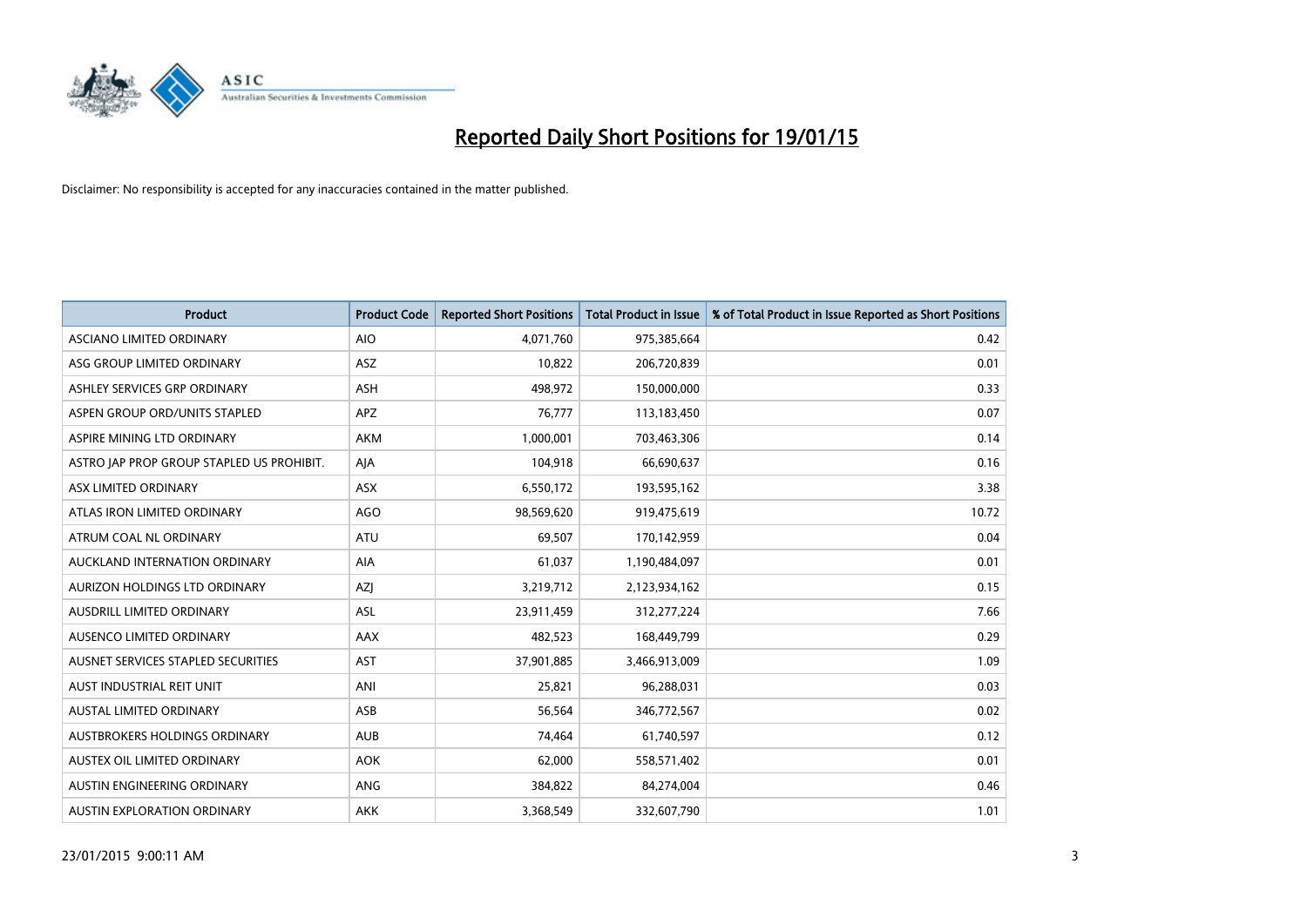

| <b>Product</b>                    | <b>Product Code</b> | <b>Reported Short Positions</b> | <b>Total Product in Issue</b> | % of Total Product in Issue Reported as Short Positions |
|-----------------------------------|---------------------|---------------------------------|-------------------------------|---------------------------------------------------------|
| AUSTRALIAN AGRICULT, ORDINARY     | AAC                 | 6,176,422                       | 532,474,721                   | 1.16                                                    |
| AUSTRALIAN PHARM. ORDINARY        | API                 | 7,808,037                       | 488,115,883                   | 1.60                                                    |
| AUTOMOTIVE HOLDINGS ORDINARY      | AHE                 | 2,944,970                       | 306,437,941                   | 0.96                                                    |
| AVANCO RESOURCES LTD ORDINARY     | AVB                 | 3,263,736                       | 1,661,675,855                 | 0.20                                                    |
| AVEO GROUP STAPLED SECURITIES     | AOG                 | 2,660,866                       | 499,484,314                   | 0.53                                                    |
| AWE LIMITED ORDINARY              | <b>AWE</b>          | 18,364,537                      | 525,861,050                   | 3.49                                                    |
| AZONTO PET LTD ORDINARY           | <b>APY</b>          | $\mathbf{1}$                    | 1,159,375,100                 | 0.00                                                    |
| AZUMAH RESOURCES ORDINARY         | <b>AZM</b>          | $\mathbf{1}$                    | 389,316,919                   | 0.00                                                    |
| <b>BANDANNA ENERGY ORDINARY</b>   | <b>BND</b>          | 17,540,654                      | 528,481,199                   | 3.32                                                    |
| BANK OF QUEENSLAND. ORDINARY      | <b>BOQ</b>          | 2,585,327                       | 366,982,047                   | 0.70                                                    |
| <b>BASE RES LIMITED ORDINARY</b>  | <b>BSE</b>          | 5,507,599                       | 563,902,771                   | 0.98                                                    |
| <b>BATHURST RES LTD. ORDINARY</b> | <b>BRL</b>          | 207,998                         | 947,828,434                   | 0.02                                                    |
| <b>BC IRON LIMITED ORDINARY</b>   | <b>BCI</b>          | 16,250,536                      | 196,196,992                   | 8.28                                                    |
| BEACH ENERGY LIMITED ORDINARY     | <b>BPT</b>          | 28,719,708                      | 1,297,496,886                 | 2.21                                                    |
| BEADELL RESOURCE LTD ORDINARY     | <b>BDR</b>          | 42,646,909                      | 798,657,280                   | 5.34                                                    |
| BEGA CHEESE LTD ORDINARY          | <b>BGA</b>          | 2,842,688                       | 152,602,945                   | 1.86                                                    |
| BENDIGO AND ADELAIDE ORDINARY     | <b>BEN</b>          | 18,920,229                      | 450,934,198                   | 4.20                                                    |
| BERKELEY RESOURCES ORDINARY       | <b>BKY</b>          | 82,000                          | 180,361,323                   | 0.05                                                    |
| BETASHARESCASHETF ETF UNITS       | AAA                 | 634                             | 13,683,443                    | 0.00                                                    |
| BHP BILLITON LIMITED ORDINARY     | <b>BHP</b>          | 12,537,328                      | 3,211,691,105                 | 0.39                                                    |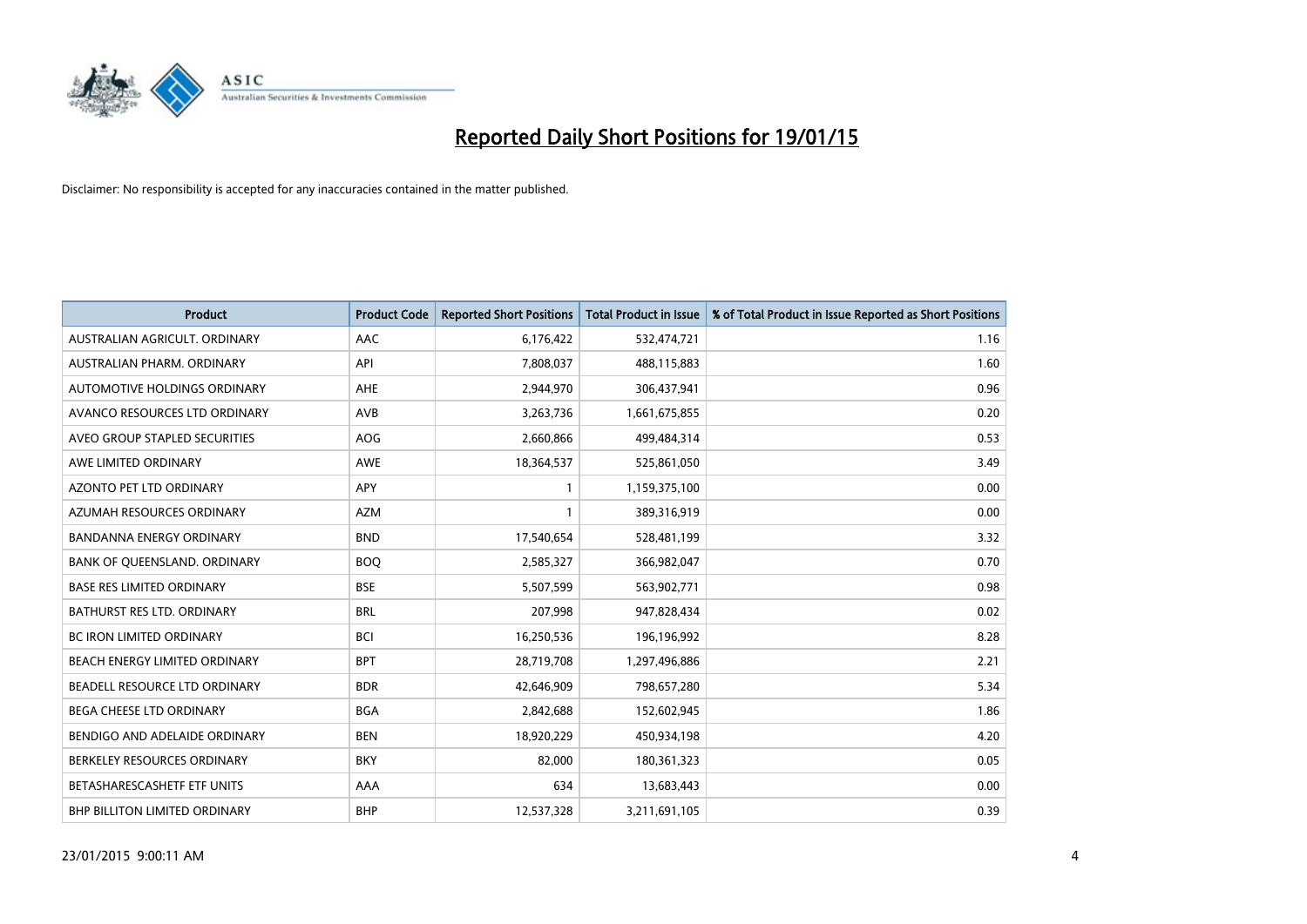

| <b>Product</b>                          | <b>Product Code</b> | <b>Reported Short Positions</b> | Total Product in Issue | % of Total Product in Issue Reported as Short Positions |
|-----------------------------------------|---------------------|---------------------------------|------------------------|---------------------------------------------------------|
| <b>BIGAIR GROUP LIMITED ORDINARY</b>    | <b>BGL</b>          | 43,974                          | 174,432,340            | 0.03                                                    |
| <b>BILLABONG ORDINARY</b>               | <b>BBG</b>          | 7,674,457                       | 990,370,034            | 0.77                                                    |
| BIRIMIAN GOLD LTD ORDINARY              | <b>BGS</b>          | 1,800,000                       | 864,981,654            | 0.21                                                    |
| <b>BLACKHAM RESOURCES ORDINARY</b>      | <b>BLK</b>          | 1,202,830                       | 143,614,941            | 0.84                                                    |
| <b>BLACKMORES LIMITED ORDINARY</b>      | <b>BKL</b>          | 7,951                           | 17,224,199             | 0.05                                                    |
| <b>BLUESCOPE STEEL LTD ORDINARY</b>     | <b>BSL</b>          | 8,553,549                       | 559,227,871            | 1.53                                                    |
| <b>BOART LONGYEAR ORDINARY</b>          | <b>BLY</b>          | 21,368,285                      | 637,490,726            | 3.35                                                    |
| <b>BOART LONGYEAR RTS 12JAN15 FORUS</b> | <b>BLYR</b>         | 500,000                         | 624,613,413            | 0.08                                                    |
| BORA BORA RESOURCES ORDINARY            | <b>BBR</b>          | 247,808                         | 35,970,000             | 0.69                                                    |
| <b>BORAL LIMITED, ORDINARY</b>          | <b>BLD</b>          | 13,219,158                      | 782,736,249            | 1.69                                                    |
| <b>BRADKEN LIMITED ORDINARY</b>         | <b>BKN</b>          | 2,234,570                       | 171,027,249            | 1.31                                                    |
| <b>BRAMBLES LIMITED ORDINARY</b>        | <b>BXB</b>          | 5,182,153                       | 1,566,226,141          | 0.33                                                    |
| BREVILLE GROUP LTD ORDINARY             | <b>BRG</b>          | 4,703,844                       | 130,095,322            | 3.62                                                    |
| <b>BRICKWORKS LIMITED ORDINARY</b>      | <b>BKW</b>          | 50,998                          | 148,403,478            | 0.03                                                    |
| BT INVESTMENT MNGMNT ORDINARY           | <b>BTT</b>          | $\mathbf{1}$                    | 292,408,424            | 0.00                                                    |
| <b>BURSON GROUP LTD ORDINARY</b>        | <b>BAP</b>          | 1,766,222                       | 163,585,666            | 1.08                                                    |
| <b>BURU ENERGY ORDINARY</b>             | <b>BRU</b>          | 16,839,650                      | 339,997,078            | 4.95                                                    |
| <b>BWP TRUST ORDINARY UNITS</b>         | <b>BWP</b>          | 14,112,311                      | 639,724,826            | 2.21                                                    |
| CABCHARGE AUSTRALIA ORDINARY            | CAB                 | 9,684,233                       | 120,430,683            | 8.04                                                    |
| <b>CADENCE CAPITAL ORDINARY</b>         | <b>CDM</b>          | 170,000                         | 199,910,008            | 0.09                                                    |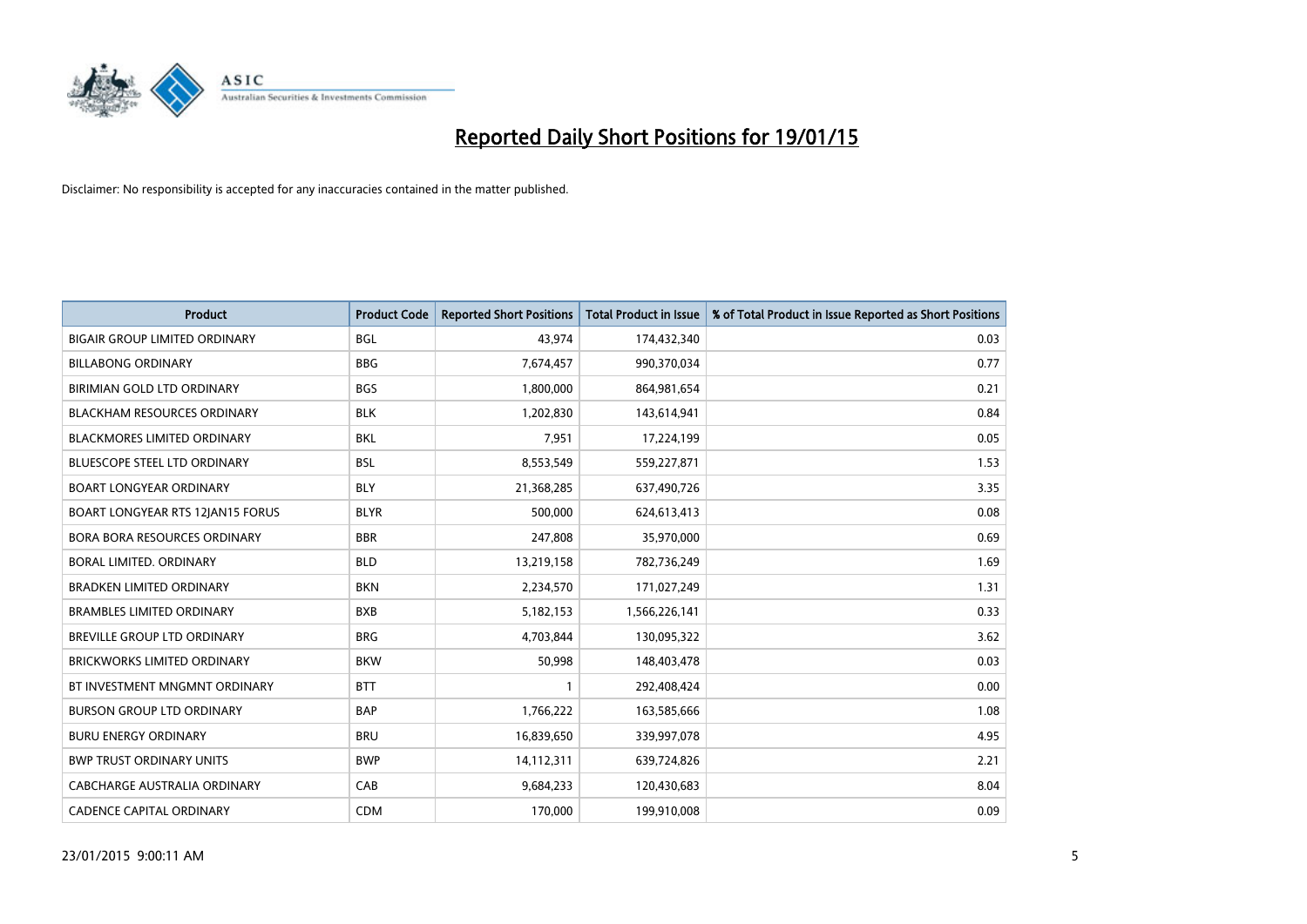

| <b>Product</b>                          | <b>Product Code</b> | <b>Reported Short Positions</b> | <b>Total Product in Issue</b> | % of Total Product in Issue Reported as Short Positions |
|-----------------------------------------|---------------------|---------------------------------|-------------------------------|---------------------------------------------------------|
| CALTEX AUSTRALIA ORDINARY               | <b>CTX</b>          | 850,956                         | 270,000,000                   | 0.32                                                    |
| CAPE LAMBERT RES LTD ORDINARY           | <b>CFE</b>          | 280,137                         | 626,686,586                   | 0.04                                                    |
| CAPITOL HEALTH ORDINARY                 | CAJ                 | 508,069                         | 496,244,861                   | 0.10                                                    |
| CARDNO LIMITED ORDINARY                 | CDD                 | 16,927,670                      | 164,362,901                   | 10.30                                                   |
| <b>CARINDALE PROPERTY UNIT</b>          | <b>CDP</b>          | 8,823                           | 70,000,000                    | 0.01                                                    |
| CARNARVON PETROLEUM ORDINARY            | <b>CVN</b>          | 2,058,612                       | 988,295,069                   | 0.21                                                    |
| CARNEGIE WAVE ENERGY ORDINARY           | <b>CWE</b>          | 500                             | 1,742,824,771                 | 0.00                                                    |
| CARSALES.COM LTD ORDINARY               | <b>CRZ</b>          | 15,035,356                      | 239,001,759                   | 6.29                                                    |
| <b>CASH CONVERTERS ORDINARY</b>         | CCV                 | 6,210,144                       | 478,876,525                   | 1.30                                                    |
| CEDAR WOODS PROP. ORDINARY              | <b>CWP</b>          | 240,324                         | 78,336,371                    | 0.31                                                    |
| CENTRAL PETROLEUM ORDINARY              | <b>CTP</b>          | 5,737                           | 368,718,957                   | 0.00                                                    |
| CENTURIA METRO REIT STAPLED             | <b>CMA</b>          | 698,404                         | 71,500,158                    | 0.98                                                    |
| CFS RETAIL TRUST GRP STAPLED SECURITIES | <b>CFX</b>          | 5,259,496                       | 3,050,355,727                 | 0.17                                                    |
| <b>CHALLENGER LIMITED ORDINARY</b>      | <b>CGF</b>          | 1,530,656                       | 569,725,821                   | 0.27                                                    |
| CHARTER HALL GROUP STAPLED US PROHIBIT. | CHC                 | 503,120                         | 355,051,540                   | 0.14                                                    |
| <b>CHARTER HALL RETAIL UNITS</b>        | <b>CQR</b>          | 14,884,278                      | 372,893,153                   | 3.99                                                    |
| <b>CHORUS LIMITED ORDINARY</b>          | <b>CNU</b>          | 52,292                          | 396,369,767                   | 0.01                                                    |
| CLEARVIEW WEALTH LTD ORDINARY           | <b>CVW</b>          | 10,001                          | 581,111,182                   | 0.00                                                    |
| CLINUVEL PHARMACEUT, ORDINARY           | <b>CUV</b>          | 35,226                          | 42,526,245                    | 0.08                                                    |
| COAL OF AFRICA LTD ORDINARY             | <b>CZA</b>          | 426                             | 1,599,368,613                 | 0.00                                                    |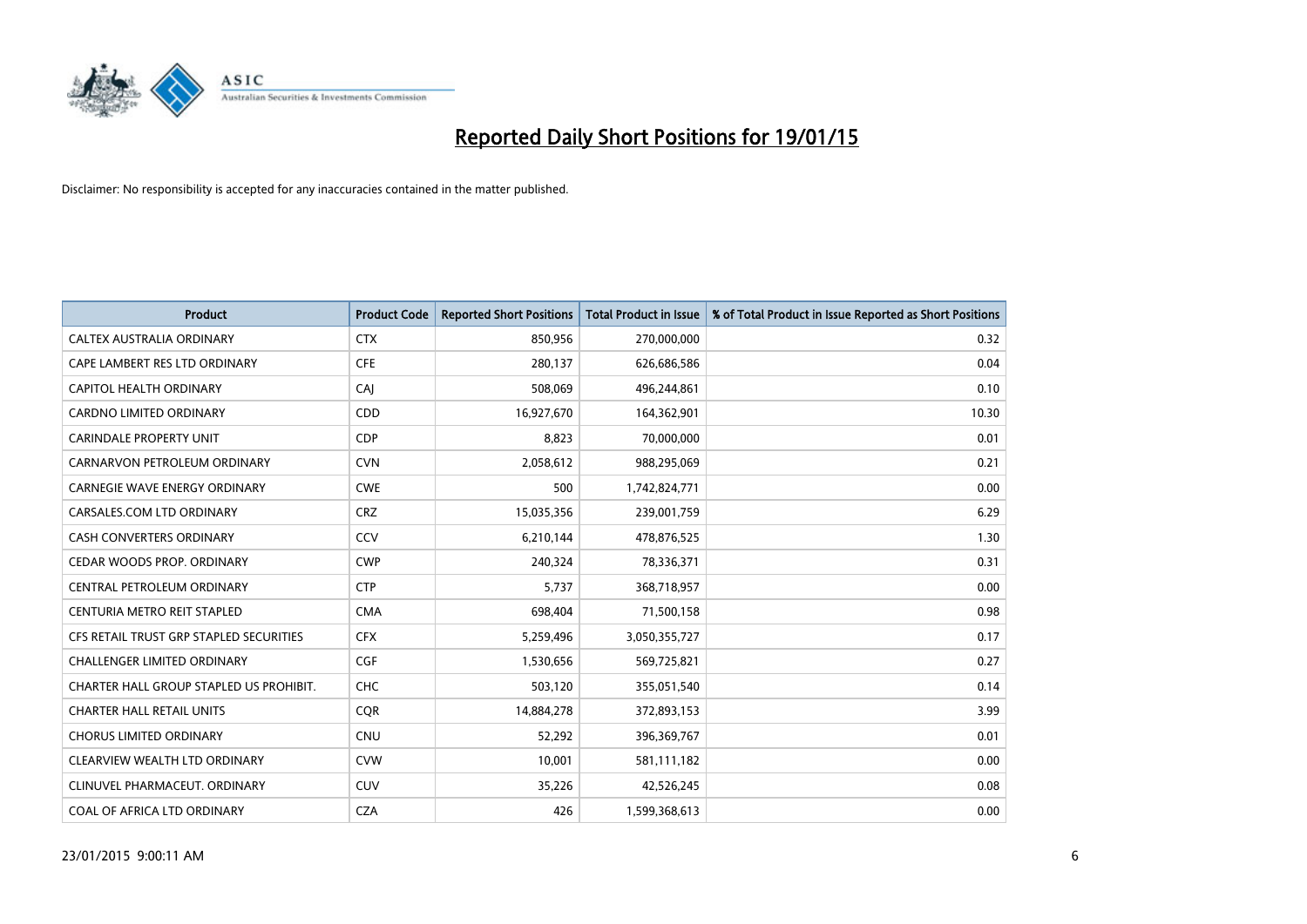

| <b>Product</b>                          | <b>Product Code</b> | <b>Reported Short Positions</b> | <b>Total Product in Issue</b> | % of Total Product in Issue Reported as Short Positions |
|-----------------------------------------|---------------------|---------------------------------|-------------------------------|---------------------------------------------------------|
| <b>COALSPUR MINES LTD ORDINARY</b>      | <b>CPL</b>          | 1,141                           | 641,544,455                   | 0.00                                                    |
| COCA-COLA AMATIL ORDINARY               | <b>CCL</b>          | 24,670,793                      | 763,590,249                   | 3.23                                                    |
| <b>COCHLEAR LIMITED ORDINARY</b>        | <b>COH</b>          | 5,690,348                       | 57,081,775                    | 9.97                                                    |
| <b>COCKATOO COAL ORDINARY</b>           | <b>COK</b>          | 167,987                         | 4,560,196,928                 | 0.00                                                    |
| <b>CODAN LIMITED ORDINARY</b>           | <b>CDA</b>          | 71,677                          | 177,063,244                   | 0.04                                                    |
| <b>COFFEY INTERNATIONAL ORDINARY</b>    | COF                 | 6,077                           | 255,833,165                   | 0.00                                                    |
| <b>COKAL LTD ORDINARY</b>               | <b>CKA</b>          | 6,820                           | 471,487,926                   | 0.00                                                    |
| <b>COLLECTION HOUSE ORDINARY</b>        | <b>CLH</b>          | 2,716,054                       | 130,443,227                   | 2.08                                                    |
| <b>COLLINS FOODS LTD ORDINARY</b>       | <b>CKF</b>          | 1,816                           | 93,000,003                    | 0.00                                                    |
| COMMONWEALTH BANK, ORDINARY             | <b>CBA</b>          | 23,616,496                      | 1,621,319,194                 | 1.46                                                    |
| <b>COMPASS RESOURCES ORDINARY</b>       | <b>CMR</b>          | 7,472                           | 1,403,744,100                 | 0.00                                                    |
| <b>COMPUTERSHARE LTD ORDINARY</b>       | <b>CPU</b>          | 7,987,523                       | 556,203,079                   | 1.44                                                    |
| COOPER ENERGY LTD ORDINARY              | <b>COE</b>          | 98,886                          | 331,905,323                   | 0.03                                                    |
| <b>CORP TRAVEL LIMITED ORDINARY</b>     | <b>CTD</b>          | 806,769                         | 96,993,355                    | 0.83                                                    |
| <b>COVER-MORE GRP LTD ORDINARY</b>      | <b>CVO</b>          | 5,396,240                       | 317,750,000                   | 1.70                                                    |
| <b>CREDIT CORP GROUP ORDINARY</b>       | <b>CCP</b>          | 470,477                         | 46,296,407                    | 1.02                                                    |
| <b>CROMWELL PROP STAPLED SECURITIES</b> | <b>CMW</b>          | 10,274,575                      | 1,735,299,783                 | 0.59                                                    |
| CROWN RESORTS LTD ORDINARY              | <b>CWN</b>          | 16,237,330                      | 728,394,185                   | 2.23                                                    |
| <b>CSG LIMITED ORDINARY</b>             | CSV                 | 413,087                         | 284,148,839                   | 0.15                                                    |
| <b>CSL LIMITED ORDINARY</b>             | <b>CSL</b>          | 1,023,799                       | 473,852,185                   | 0.22                                                    |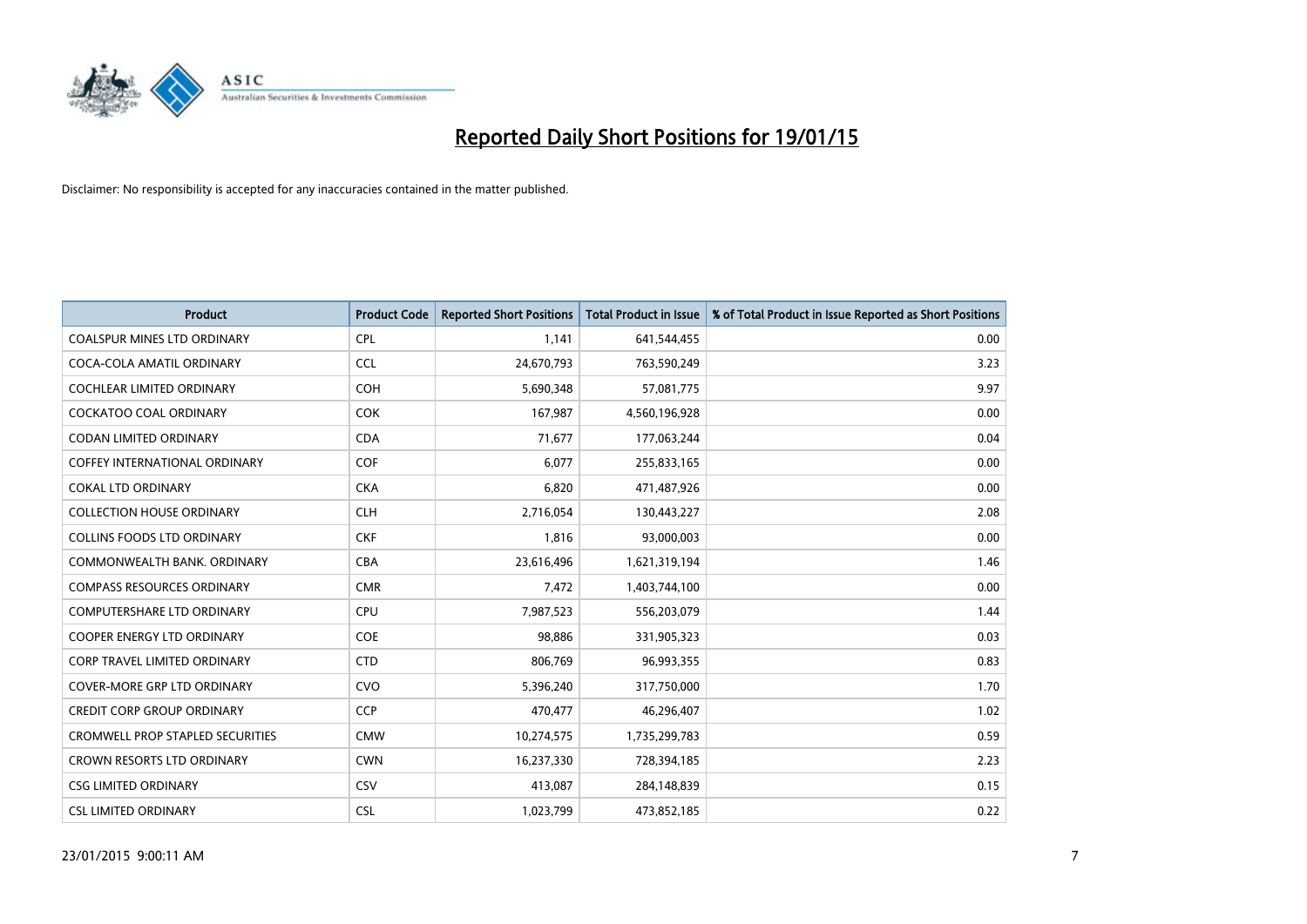

| <b>Product</b>                     | <b>Product Code</b> | <b>Reported Short Positions</b> | <b>Total Product in Issue</b> | % of Total Product in Issue Reported as Short Positions |
|------------------------------------|---------------------|---------------------------------|-------------------------------|---------------------------------------------------------|
| <b>CSR LIMITED ORDINARY</b>        | <b>CSR</b>          | 12,297,462                      | 506,000,315                   | 2.43                                                    |
| <b>CUDECO LIMITED ORDINARY</b>     | <b>CDU</b>          | 9,541,063                       | 248,722,167                   | 3.84                                                    |
| DECMIL GROUP LIMITED ORDINARY      | <b>DCG</b>          | 866,739                         | 168,657,794                   | 0.51                                                    |
| DEEP YELLOW LIMITED ORDINARY       | <b>DYL</b>          | 1,002                           | 1,900,807,969                 | 0.00                                                    |
| DEVINE LIMITED ORDINARY            | <b>DVN</b>          | 1,548                           | 158,730,556                   | 0.00                                                    |
| DEXUS PROPERTY GROUP STAPLED UNITS | <b>DXS</b>          | 1,090,267                       | 905,531,797                   | 0.12                                                    |
| DICK SMITH HLDGS ORDINARY          | <b>DSH</b>          | 16,787,684                      | 236,511,364                   | 7.10                                                    |
| DISCOVERY METALS LTD ORDINARY      | <b>DML</b>          | 445,184                         | 644,039,581                   | 0.07                                                    |
| DOMINO PIZZA ENTERPR ORDINARY      | <b>DMP</b>          | 1,660,425                       | 86,160,773                    | 1.93                                                    |
| DONACO INTERNATIONAL ORDINARY      | <b>DNA</b>          | 9,503,651                       | 460,505,113                   | 2.06                                                    |
| DORAY MINERALS LTD ORDINARY        | <b>DRM</b>          | 227,817                         | 167,084,256                   | 0.14                                                    |
| DOWNER EDI LIMITED ORDINARY        | <b>DOW</b>          | 28,343,668                      | 435,399,975                   | 6.51                                                    |
| DRILLSEARCH ENERGY ORDINARY        | <b>DLS</b>          | 11,391,148                      | 461,101,450                   | 2.47                                                    |
| DUET GROUP STAPLED US PROHIBIT.    | <b>DUE</b>          | 17,411,444                      | 1,493,678,915                 | 1.17                                                    |
| DULUXGROUP LIMITED ORDINARY        | <b>DLX</b>          | 1,934,692                       | 388,543,268                   | 0.50                                                    |
| ECHO ENTERTAINMENT ORDINARY        | <b>EGP</b>          | 9,934,445                       | 825,672,730                   | 1.20                                                    |
| ELDERS LIMITED ORDINARY            | <b>ELD</b>          | 677,245                         | 83,734,671                    | 0.81                                                    |
| <b>EMECO HOLDINGS ORDINARY</b>     | <b>EHL</b>          | 11,090,127                      | 599,675,707                   | 1.85                                                    |
| <b>ENDEAVOUR MIN CORP CDI 1:1</b>  | <b>EVR</b>          | 55,808                          | 46,222,520                    | 0.12                                                    |
| ENERGY RESOURCES ORDINARY 'A'      | ERA                 | 11,528,838                      | 517,725,062                   | 2.23                                                    |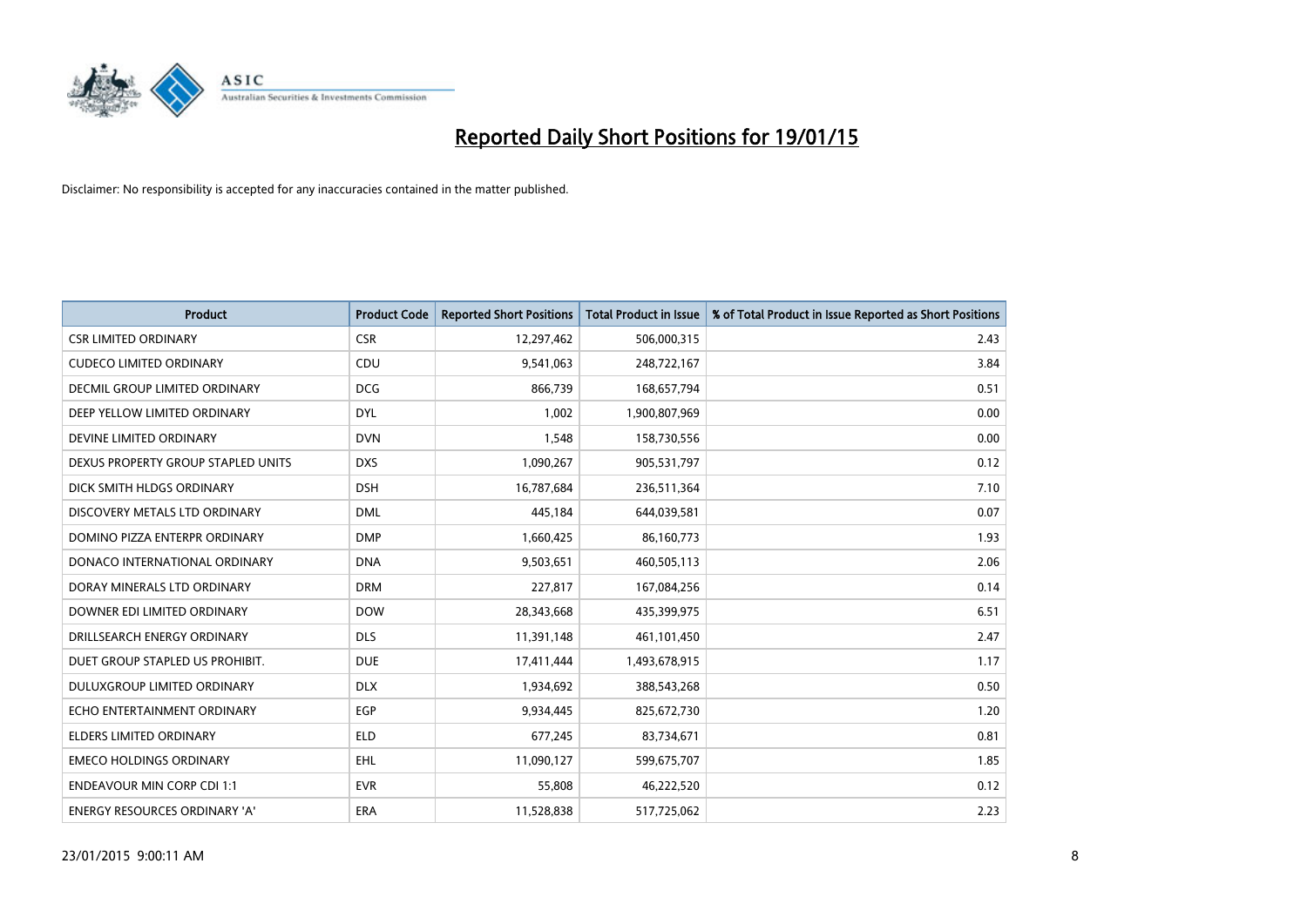

| <b>Product</b>                         | <b>Product Code</b> | <b>Reported Short Positions</b> | <b>Total Product in Issue</b> | % of Total Product in Issue Reported as Short Positions |
|----------------------------------------|---------------------|---------------------------------|-------------------------------|---------------------------------------------------------|
| <b>ENERGY WORLD CORPOR, ORDINARY</b>   | <b>EWC</b>          | 48,135,110                      | 1,734,166,672                 | 2.78                                                    |
| <b>ENSOGO LIMITED ORDINARY</b>         | E88                 | 212,388                         | 426,069,834                   | 0.05                                                    |
| EQUATORIAL RES LTD ORDINARY            | EQX                 | 33                              | 124,445,353                   | 0.00                                                    |
| EQUITY TRUSTEES ORDINARY               | EQT                 | 47,495                          | 19,270,117                    | 0.25                                                    |
| ERM POWER LIMITED ORDINARY             | EPW                 | 1,135,443                       | 241,477,698                   | 0.47                                                    |
| ESTIA HEALTH LTD ORDINARY              | <b>EHE</b>          | 915,624                         | 180,885,580                   | 0.51                                                    |
| EVOLUTION MINING LTD ORDINARY          | <b>EVN</b>          | 29,351,630                      | 714,921,647                   | 4.11                                                    |
| FAIRFAX MEDIA LTD ORDINARY             | <b>FXJ</b>          | 51,425,360                      | 2,351,955,725                 | 2.19                                                    |
| <b>FANTASTIC HOLDINGS ORDINARY</b>     | <b>FAN</b>          | 14,643                          | 103,257,398                   | 0.01                                                    |
| FAR LTD ORDINARY                       | <b>FAR</b>          | 11,130,390                      | 3,126,808,427                 | 0.36                                                    |
| FEDERATION CNTRES ORD/UNIT STAPLED SEC | <b>FDC</b>          | 3,650,677                       | 1,427,641,565                 | 0.26                                                    |
| FINBAR GROUP LIMITED ORDINARY          | <b>FRI</b>          | 7.164                           | 228,720,815                   | 0.00                                                    |
| FISHER & PAYKEL H. ORDINARY            | <b>FPH</b>          | 726                             | 557,847,151                   | 0.00                                                    |
| FLEETWOOD CORP ORDINARY                | <b>FWD</b>          | 1,471,944                       | 61,039,412                    | 2.41                                                    |
| FLETCHER BUILDING ORDINARY             | <b>FBU</b>          | 1,826,811                       | 687,854,788                   | 0.27                                                    |
| <b>FLEXIGROUP LIMITED ORDINARY</b>     | <b>FXL</b>          | 9,233,379                       | 304,096,060                   | 3.04                                                    |
| FLIGHT CENTRE TRAVEL ORDINARY          | <b>FLT</b>          | 6,920,897                       | 100,725,711                   | 6.87                                                    |
| FLINDERS MINES LTD ORDINARY            | <b>FMS</b>          | 165,000                         | 2,762,995,689                 | 0.01                                                    |
| <b>FOCUS MINERALS LTD ORDINARY</b>     | <b>FML</b>          | 2,294,294                       | 9,137,375,877                 | 0.03                                                    |
| FOLKESTONE EDU TRUST UNITS             | <b>FET</b>          | 70,111                          | 243,547,032                   | 0.03                                                    |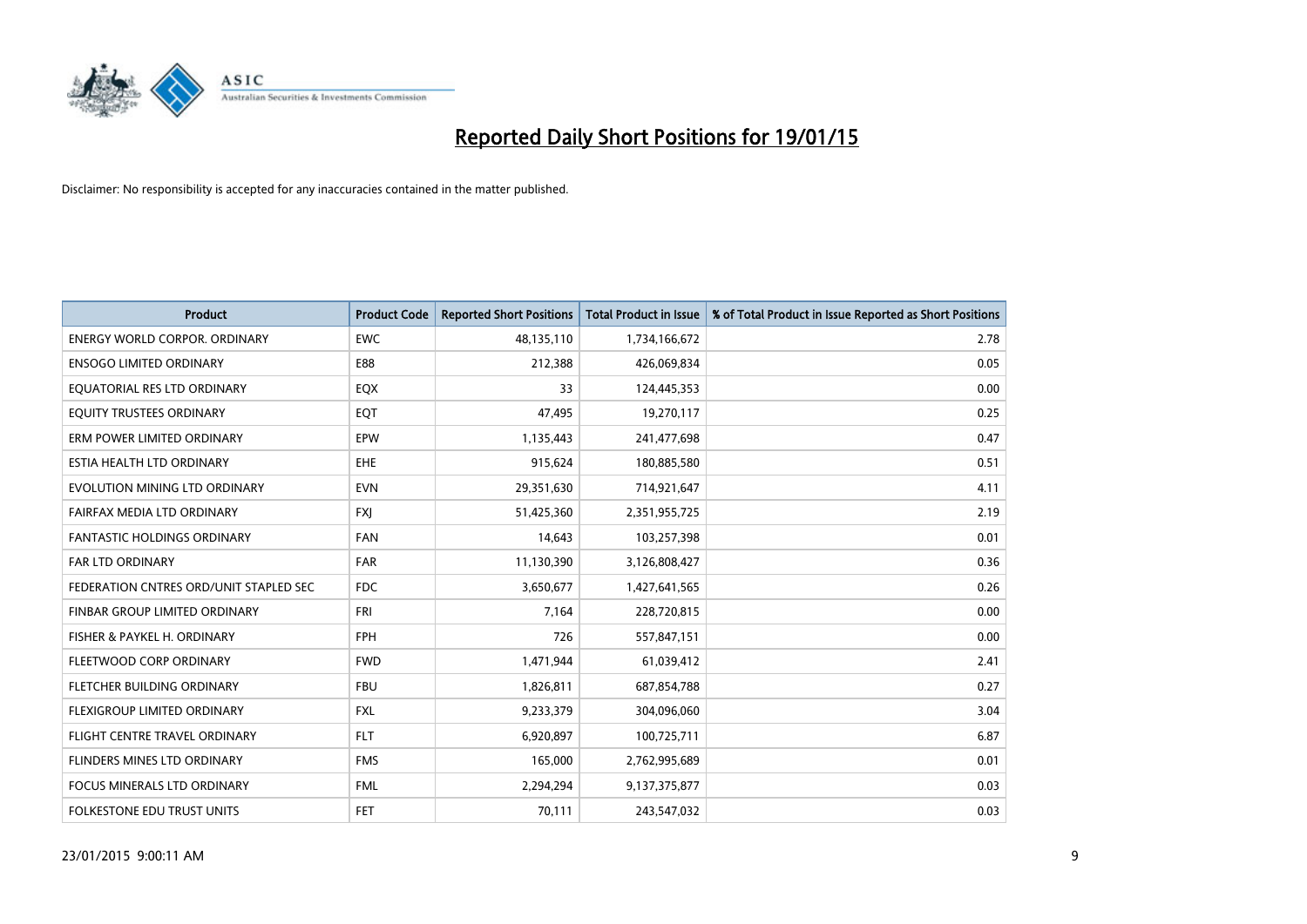

| <b>Product</b>                             | <b>Product Code</b> | <b>Reported Short Positions</b> | <b>Total Product in Issue</b> | % of Total Product in Issue Reported as Short Positions |
|--------------------------------------------|---------------------|---------------------------------|-------------------------------|---------------------------------------------------------|
| FONTERRA SHARE FUND ORDINARY UNITS         | <b>FSF</b>          | 109,403                         | 123,027,274                   | 0.09                                                    |
| FORTESCUE METALS GRP ORDINARY              | <b>FMG</b>          | 296,374,163                     | 3,113,798,151                 | 9.52                                                    |
| FREEDOM FOOD LTD ORDINARY                  | <b>FNP</b>          | 40,650                          | 152,689,663                   | 0.03                                                    |
| <b>FUNTASTIC LIMITED ORDINARY</b>          | <b>FUN</b>          | 370,000                         | 669,869,723                   | 0.06                                                    |
| <b>G.U.D. HOLDINGS ORDINARY</b>            | GUD                 | 2,996,314                       | 70,939,492                    | 4.22                                                    |
| <b>G8 EDUCATION LIMITED ORDINARY</b>       | <b>GEM</b>          | 9,950,436                       | 353,691,630                   | 2.81                                                    |
| <b>GALAXY RESOURCES ORDINARY</b>           | GXY                 | 1,371,021                       | 1,064,783,990                 | 0.13                                                    |
| <b>GBST HOLDINGS ORDINARY</b>              | GBT                 | 10,065                          | 66,561,725                    | 0.02                                                    |
| <b>GDI PROPERTY GRP STAPLED SECURITIES</b> | GDI                 | 335,998                         | 567,575,025                   | 0.06                                                    |
| <b>GENESIS ENERGY LTD ORDINARY</b>         | <b>GNE</b>          | 1,000                           | 1,000,000,000                 | 0.00                                                    |
| <b>GENETIC TECHNOLOGIES ORDINARY</b>       | GTG                 | 3,518,280                       | 856,860,254                   | 0.41                                                    |
| <b>GENTRACK GROUP LTD ORDINARY</b>         | GTK                 | 3,000                           | 72,699,510                    | 0.00                                                    |
| <b>GENWORTH MORTGAGE ORDINARY</b>          | <b>GMA</b>          | 17,905,962                      | 650,000,000                   | 2.75                                                    |
| <b>GEODYNAMICS LIMITED ORDINARY</b>        | GDY                 | 819                             | 435,880,130                   | 0.00                                                    |
| <b>GINDALBIE METALS LTD ORDINARY</b>       | GBG                 | 31,210,765                      | 1,495,306,811                 | 2.09                                                    |
| <b>GOLD ROAD RES LTD ORDINARY</b>          | GOR                 | 1,947,508                       | 594,881,822                   | 0.33                                                    |
| <b>GOODMAN FIELDER. ORDINARY</b>           | <b>GFF</b>          | 4,736,470                       | 1,955,559,207                 | 0.24                                                    |
| <b>GOODMAN GROUP STAPLED</b>               | <b>GMG</b>          | 14,403,586                      | 1,745,460,061                 | 0.83                                                    |
| <b>GPT GROUP STAPLED SEC.</b>              | <b>GPT</b>          | 2,712,645                       | 1,685,460,955                 | 0.16                                                    |
| <b>GRAINCORP LIMITED A CLASS ORDINARY</b>  | <b>GNC</b>          | 14,689,041                      | 228,855,628                   | 6.42                                                    |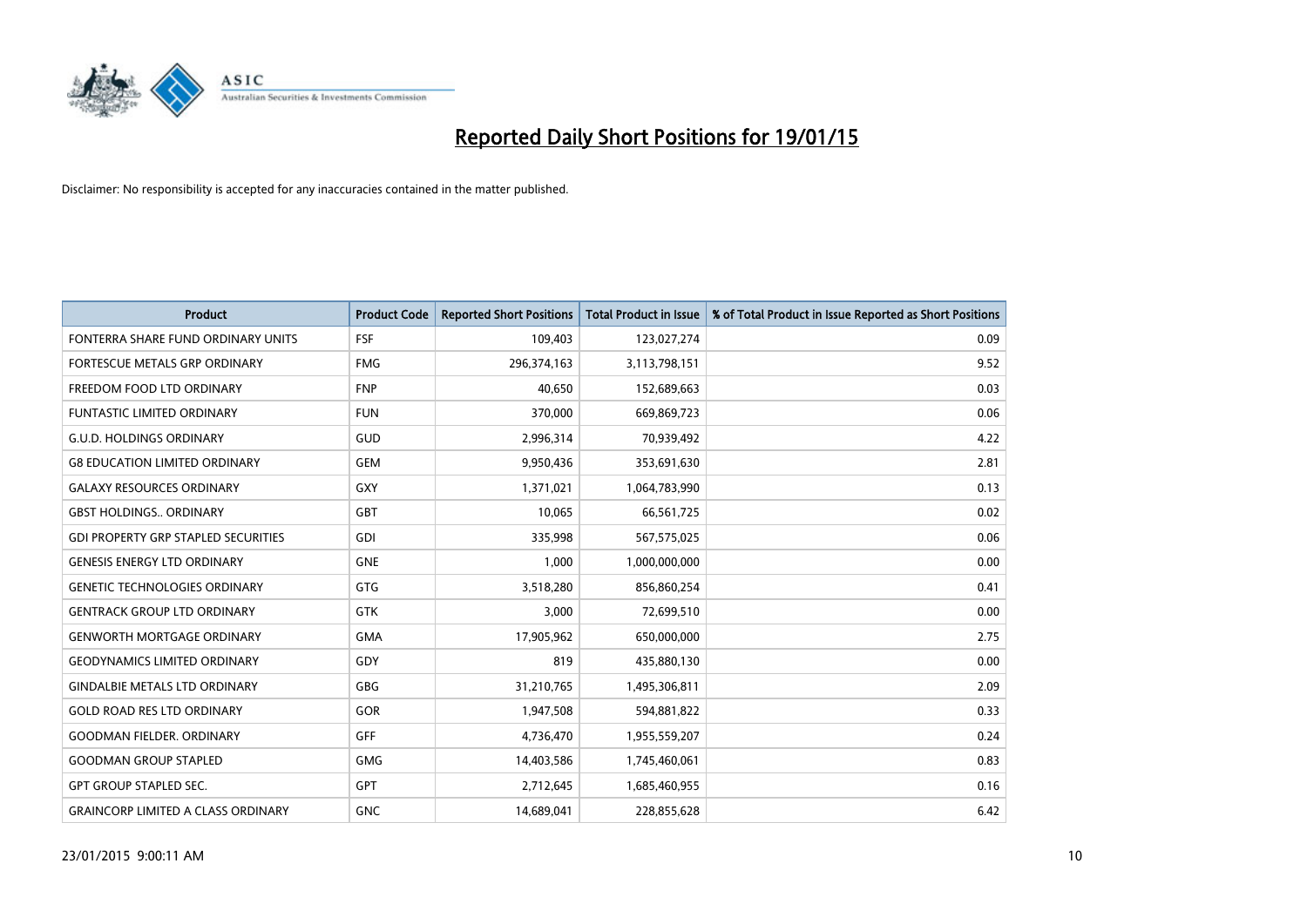

| <b>Product</b>                                   | <b>Product Code</b> | <b>Reported Short Positions</b> | <b>Total Product in Issue</b> | % of Total Product in Issue Reported as Short Positions |
|--------------------------------------------------|---------------------|---------------------------------|-------------------------------|---------------------------------------------------------|
| <b>GRANGE RESOURCES, ORDINARY</b>                | <b>GRR</b>          | 11,634,316                      | 1,157,338,698                 | 1.01                                                    |
| <b>GREENCROSS LIMITED ORDINARY</b>               | <b>GXL</b>          | 2,777,297                       | 111,447,503                   | 2.49                                                    |
| <b>GREENLAND MIN EN LTD ORDINARY</b>             | GGG                 | 3,234,064                       | 669,389,552                   | 0.48                                                    |
| <b>GREENLAND MIN EN LTD RIGHTS 26-JUN-14</b>     | GGGR                | 3.842                           | 88,685,050                    | 0.00                                                    |
| <b>GROWTHPOINT PROPERTY ORD/UNIT STAPLED SEC</b> | GOZ                 | 659,849                         | 554,602,697                   | 0.12                                                    |
| <b>GRYPHON MINERALS LTD ORDINARY</b>             | GRY                 | 2,284,055                       | 401,185,424                   | 0.57                                                    |
| <b>GUILDFORD COAL LTD ORDINARY</b>               | <b>GUF</b>          | 29,999                          | 917,612,681                   | 0.00                                                    |
| <b>GWA GROUP LTD ORDINARY</b>                    | <b>GWA</b>          | 15,845,836                      | 306,533,770                   | 5.17                                                    |
| HANSEN TECHNOLOGIES ORDINARY                     | <b>HSN</b>          | 25                              | 163,214,381                   | 0.00                                                    |
| <b>HARVEY NORMAN ORDINARY</b>                    | <b>HVN</b>          | 44,500,406                      | 1,110,603,911                 | 4.01                                                    |
| HEALTHSCOPE LIMITED. ORDINARY                    | <b>HSO</b>          | 14,372,453                      | 1,732,094,838                 | 0.83                                                    |
| <b>HENDERSON GROUP CDI 1:1</b>                   | <b>HGG</b>          | 4,570,366                       | 766,858,952                   | 0.60                                                    |
| HFA HOLDINGS LIMITED ORDINARY                    | <b>HFA</b>          | 308                             | 162,147,897                   | 0.00                                                    |
| <b>HIGHLANDS PACIFIC ORDINARY</b>                | <b>HIG</b>          | 3,153                           | 918,694,336                   | 0.00                                                    |
| HILLGROVE RES LTD ORDINARY                       | <b>HGO</b>          | 133,291                         | 147,711,123                   | 0.09                                                    |
| <b>HILLS LTD ORDINARY</b>                        | HIL                 | 1,360,692                       | 231,985,526                   | 0.59                                                    |
| HORIZON OIL LIMITED ORDINARY                     | <b>HZN</b>          | 38,218,193                      | 1,301,981,265                 | 2.94                                                    |
| <b>HOTEL PROPERTY STAPLED</b>                    | <b>HPI</b>          | 71,020                          | 146, 105, 439                 | 0.05                                                    |
| <b>ICAR ASIA LTD ORDINARY</b>                    | ICQ                 | 430,982                         | 217,769,656                   | 0.20                                                    |
| <b>ICON ENERGY LIMITED ORDINARY</b>              | ICN                 | 100,000                         | 618,717,503                   | 0.02                                                    |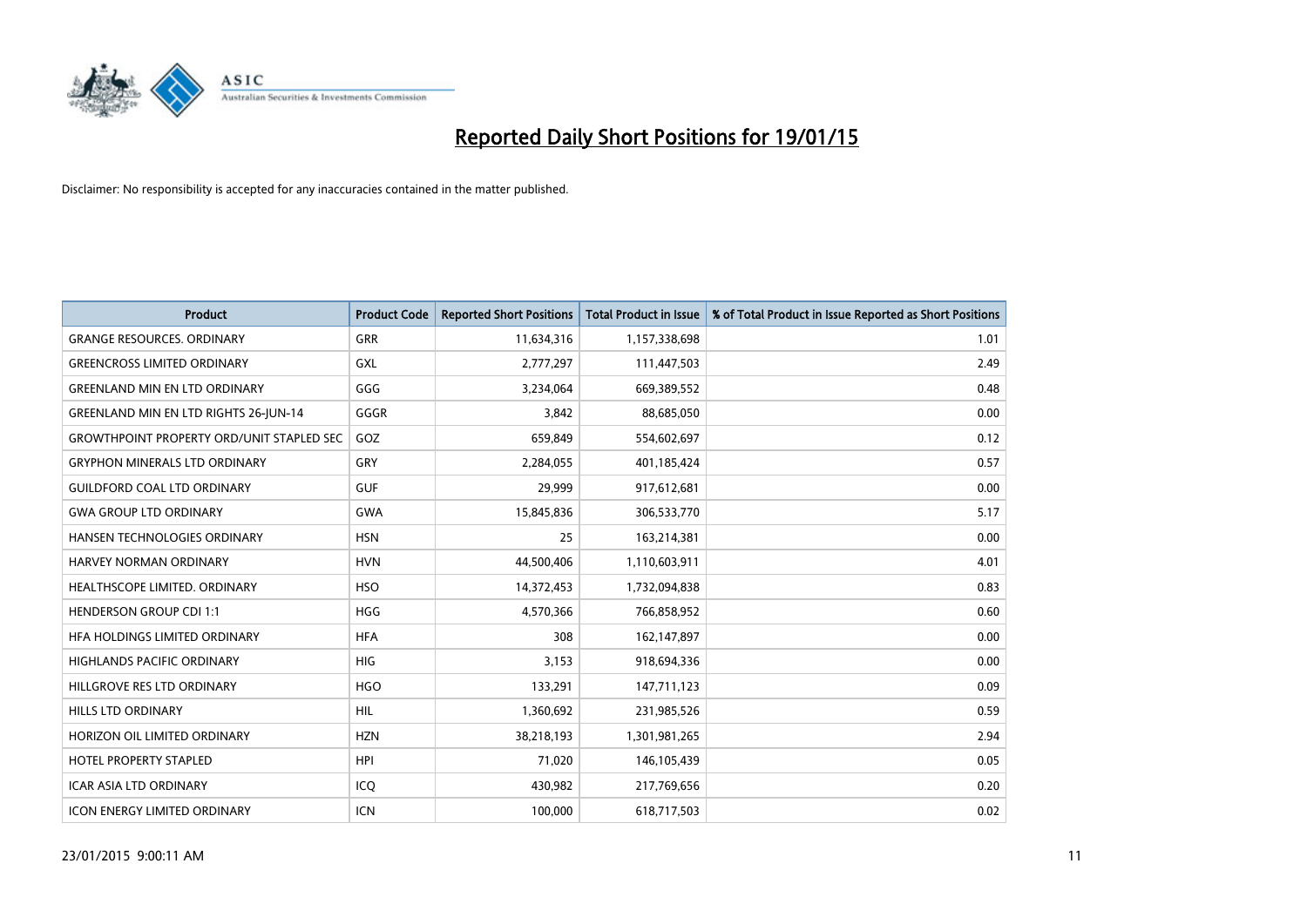

| <b>Product</b>                                | <b>Product Code</b> | <b>Reported Short Positions</b> | <b>Total Product in Issue</b> | % of Total Product in Issue Reported as Short Positions |
|-----------------------------------------------|---------------------|---------------------------------|-------------------------------|---------------------------------------------------------|
| <b>IINET LIMITED ORDINARY</b>                 | <b>IIN</b>          | 8,769,010                       | 162,163,526                   | 5.41                                                    |
| ILUKA RESOURCES ORDINARY                      | ILU                 | 19,634,513                      | 418,700,517                   | 4.69                                                    |
| <b>IMDEX LIMITED ORDINARY</b>                 | <b>IMD</b>          | 2,000,049                       | 216,203,136                   | 0.93                                                    |
| IMF BENTHAM LTD ORDINARY                      | <b>IMF</b>          | 4,476,501                       | 166,580,957                   | 2.69                                                    |
| <b>INCITEC PIVOT ORDINARY</b>                 | IPL                 | 26,447,448                      | 1,675,621,466                 | 1.58                                                    |
| INDEPENDENCE GROUP ORDINARY                   | <b>IGO</b>          | 1,867,567                       | 234,256,573                   | 0.80                                                    |
| <b>INDOPHIL RESOURCES ORDINARY</b>            | <b>IRN</b>          | 3,966,850                       | 1,203,146,194                 | 0.33                                                    |
| <b>INDUSTRIA REIT STAPLED</b>                 | <b>IDR</b>          | 434,554                         | 125,000,001                   | 0.35                                                    |
| INFIGEN ENERGY STAPLED SECURITIES             | <b>IFN</b>          | 3,075,190                       | 767,887,581                   | 0.40                                                    |
| <b>INFOMEDIA LTD ORDINARY</b>                 | <b>IFM</b>          | 725,175                         | 307,127,687                   | 0.24                                                    |
| INGENIA GROUP STAPLED SECURITIES              | <b>INA</b>          | 9,759,392                       | 878,851,910                   | 1.11                                                    |
| <b>INSURANCE AUSTRALIA ORDINARY</b>           | IAG                 | 12,489,603                      | 2,341,618,048                 | 0.53                                                    |
| <b>INTREPID MINES ORDINARY</b>                | <b>IAU</b>          | 618,807                         | 369,869,196                   | 0.17                                                    |
| <b>INVESTA OFFICE FUND STAPLED SECURITIES</b> | <b>IOF</b>          | 926,503                         | 614,047,458                   | 0.15                                                    |
| <b>INVOCARE LIMITED ORDINARY</b>              | <b>IVC</b>          | 4,068,090                       | 110,030,298                   | 3.70                                                    |
| <b>IOOF HOLDINGS LTD ORDINARY</b>             | IFL                 | 13,496,184                      | 300,133,752                   | 4.50                                                    |
| <b>IPH LIMITED ORDINARY</b>                   | <b>IPH</b>          | 552,129                         | 157,559,499                   | 0.35                                                    |
| <b>IPROPERTY GROUP LTD ORDINARY</b>           | <b>IPP</b>          | 2,493,697                       | 186,703,204                   | 1.34                                                    |
| <b>IRESS LIMITED ORDINARY</b>                 | <b>IRE</b>          | 5,959,157                       | 159,097,319                   | 3.75                                                    |
| <b>ISELECT LTD ORDINARY</b>                   | <b>ISU</b>          | 1,451,647                       | 261,489,894                   | 0.56                                                    |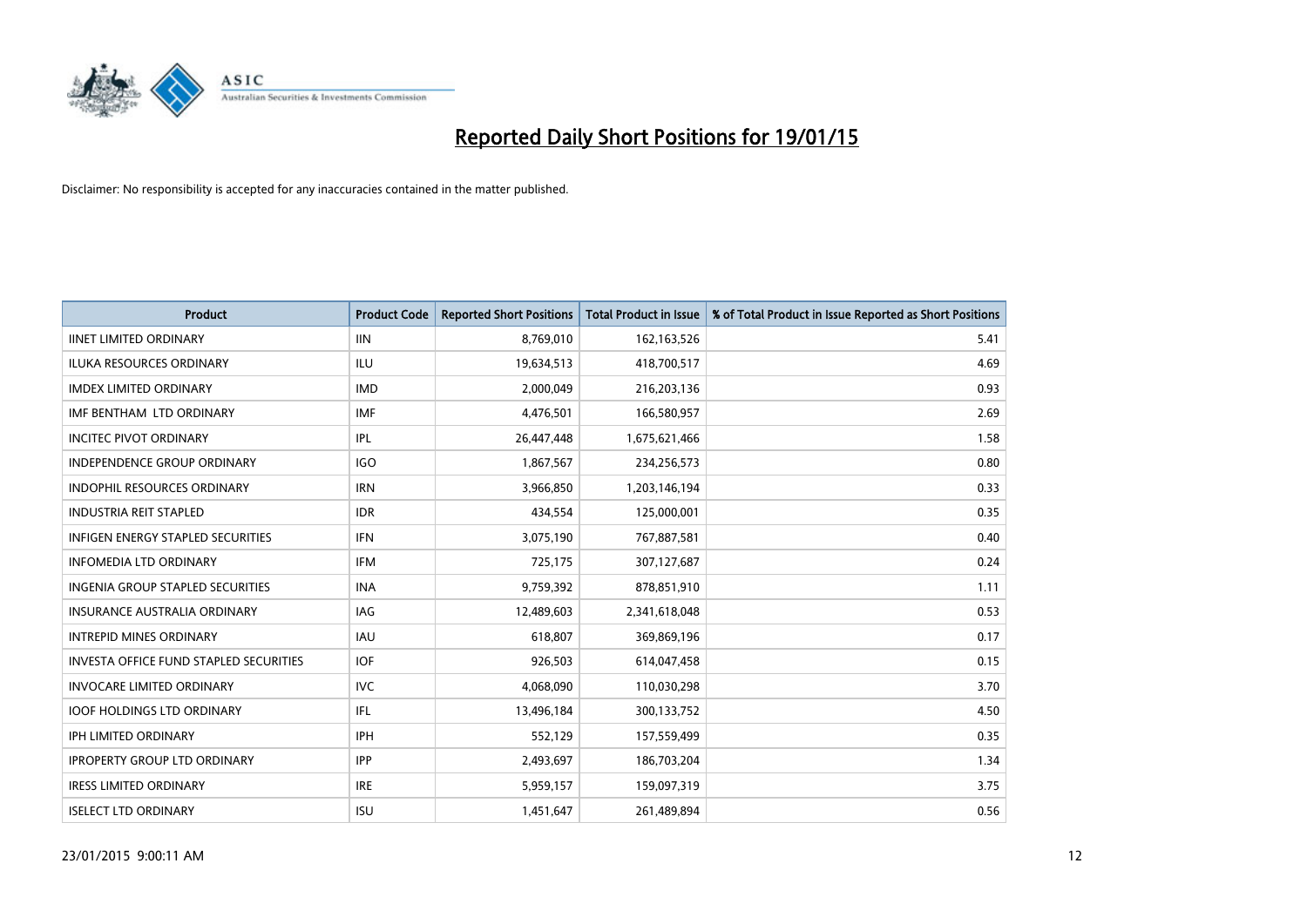

| <b>Product</b>                           | <b>Product Code</b> | <b>Reported Short Positions</b> | <b>Total Product in Issue</b> | % of Total Product in Issue Reported as Short Positions |
|------------------------------------------|---------------------|---------------------------------|-------------------------------|---------------------------------------------------------|
| <b>ISENTIA GROUP LTD ORDINARY</b>        | <b>ISD</b>          | 410,242                         | 200,000,001                   | 0.21                                                    |
| <b>ISENTRIC LTD. ORDINARY</b>            | ICU                 | 74,064                          | 77,362,962                    | 0.10                                                    |
| JAMES HARDIE INDUST CHESS DEPOSITARY INT | <b>IHX</b>          | 9,511,695                       | 445,229,454                   | 2.14                                                    |
| <b>JAPARA HEALTHCARE LT ORDINARY</b>     | <b>IHC</b>          | 14,795,413                      | 263,046,592                   | 5.62                                                    |
| <b>IB HI-FI LIMITED ORDINARY</b>         | <b>IBH</b>          | 10,064,760                      | 98,950,309                    | 10.17                                                   |
| KAROON GAS AUSTRALIA ORDINARY            | <b>KAR</b>          | 20,987,197                      | 246,608,239                   | 8.51                                                    |
| KATHMANDU HOLD LTD ORDINARY              | <b>KMD</b>          | 5,549,019                       | 201,484,583                   | 2.75                                                    |
| <b>KBL MINING LIMITED ORDINARY</b>       | <b>KBL</b>          | 1,820                           | 396,535,629                   | 0.00                                                    |
| KINGSGATE CONSOLID. ORDINARY             | <b>KCN</b>          | 20,055,171                      | 223,584,937                   | 8.97                                                    |
| KINGSROSE MINING LTD ORDINARY            | <b>KRM</b>          | 414,490                         | 358,611,493                   | 0.12                                                    |
| KOGI IRON LTD ORDINARY                   | <b>KFE</b>          | 164,562                         | 376,669,836                   | 0.04                                                    |
| LEIGHTON HOLDINGS ORDINARY               | LEI                 | 5,900,309                       | 338,503,563                   | 1.74                                                    |
| LEND LEASE GROUP UNIT/ORD STAPLED        | <b>LLC</b>          | 1,623,847                       | 579,596,726                   | 0.28                                                    |
| LIFESTYLE COMMUNIT, ORDINARY             | LIC                 | 25,000                          | 101,220,131                   | 0.02                                                    |
| LIQUEFIED NATURAL ORDINARY               | LNG                 | 13,860,919                      | 462,643,201                   | 3.00                                                    |
| <b>LOGICAMMS LIMITED ORDINARY</b>        | <b>LCM</b>          | 16,920                          | 71,178,179                    | 0.02                                                    |
| LONESTAR RESO LTD ORDINARY               | LNR                 | 107,183                         | 752,187,211                   | 0.01                                                    |
| LYNAS CORPORATION ORDINARY               | <b>LYC</b>          | 78,422,872                      | 3,370,955,034                 | 2.33                                                    |
| M2 GRP LTD ORDINARY                      | <b>MTU</b>          | 3,246,077                       | 181,905,060                   | 1.78                                                    |
| <b>MACA LIMITED ORDINARY</b>             | <b>MLD</b>          | 395,910                         | 232,676,373                   | 0.17                                                    |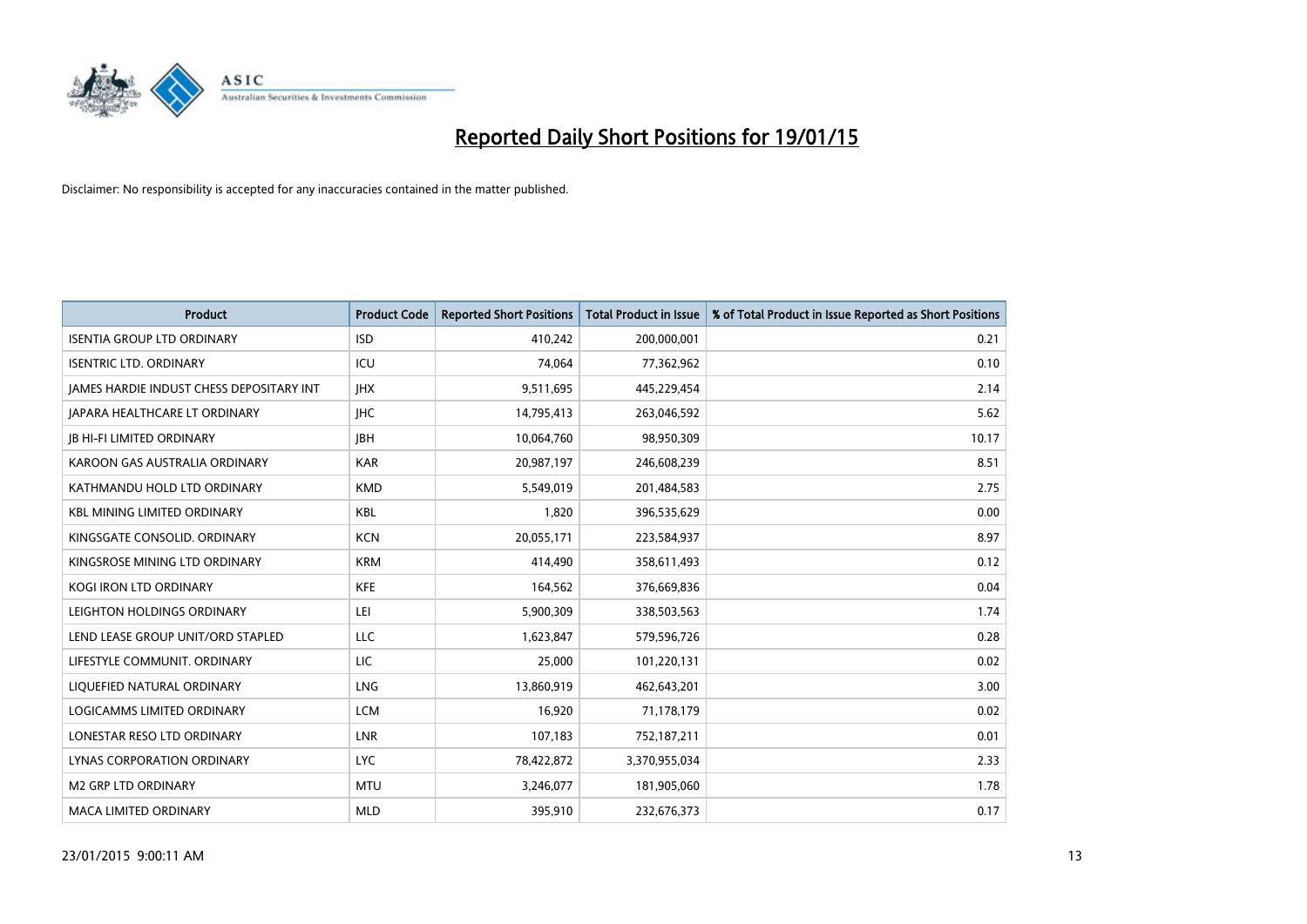

| <b>Product</b>                        | <b>Product Code</b> | <b>Reported Short Positions</b> | <b>Total Product in Issue</b> | % of Total Product in Issue Reported as Short Positions |
|---------------------------------------|---------------------|---------------------------------|-------------------------------|---------------------------------------------------------|
| <b>MACMAHON HOLDINGS ORDINARY</b>     | <b>MAH</b>          | 808,478                         | 1,261,699,966                 | 0.06                                                    |
| MACO ATLAS ROADS GRP ORDINARY STAPLED | <b>MOA</b>          | 12,061,422                      | 511,538,852                   | 2.36                                                    |
| MACQUARIE GROUP LTD ORDINARY          | <b>MOG</b>          | 262,340                         | 324,342,024                   | 0.08                                                    |
| MAGELLAN FIN GRP LTD ORDINARY         | <b>MFG</b>          | 1,659,442                       | 159,818,691                   | 1.04                                                    |
| <b>MANTRA GROUP LTD ORDINARY</b>      | <b>MTR</b>          | 4,401,734                       | 249,471,229                   | 1.76                                                    |
| <b>MATRIX C &amp; E LTD ORDINARY</b>  | <b>MCE</b>          | 2,562,100                       | 94,555,428                    | 2.71                                                    |
| <b>MAVERICK DRILLING ORDINARY</b>     | <b>MAD</b>          | 1,073,180                       | 544,821,602                   | 0.20                                                    |
| <b>MAXITRANS INDUSTRIES ORDINARY</b>  | <b>MXI</b>          | 33,349                          | 185,075,653                   | 0.02                                                    |
| MAYNE PHARMA LTD ORDINARY             | <b>MYX</b>          | 16,462,004                      | 591,881,071                   | 2.78                                                    |
| MCMILLAN SHAKESPEARE ORDINARY         | <b>MMS</b>          | 883,977                         | 77,525,801                    | 1.14                                                    |
| <b>MCPHERSON'S LTD ORDINARY</b>       | <b>MCP</b>          | 10,001                          | 96,684,407                    | 0.01                                                    |
| MEDIBANK PRIVATE LTD ORDINARY         | <b>MPL</b>          | 32,056,137                      | 2,754,003,240                 | 1.16                                                    |
| MEDUSA MINING LTD ORDINARY            | <b>MML</b>          | 10,922,783                      | 207,794,301                   | 5.26                                                    |
| MEO AUSTRALIA LTD ORDINARY            | <b>MEO</b>          | 411,000                         | 750,488,387                   | 0.05                                                    |
| MERIDIAN ENERGY INSTALMENT RECEIPTS   | <b>MEZCA</b>        | 200,000                         | 1,255,413,626                 | 0.02                                                    |
| MESOBLAST LIMITED ORDINARY            | <b>MSB</b>          | 24,532,971                      | 324,201,029                   | 7.57                                                    |
| METALS X LIMITED ORDINARY             | <b>MLX</b>          | 288,218                         | 416,010,939                   | 0.07                                                    |
| METCASH LIMITED ORDINARY              | <b>MTS</b>          | 106,163,890                     | 928,357,876                   | 11.44                                                   |
| METMINCO LIMITED ORDINARY             | <b>MNC</b>          | 32,000                          | 1,855,516,023                 | 0.00                                                    |
| MIGHTY RIVER POWER ORDINARY           | <b>MYT</b>          | 1,758,966                       | 1,400,012,517                 | 0.13                                                    |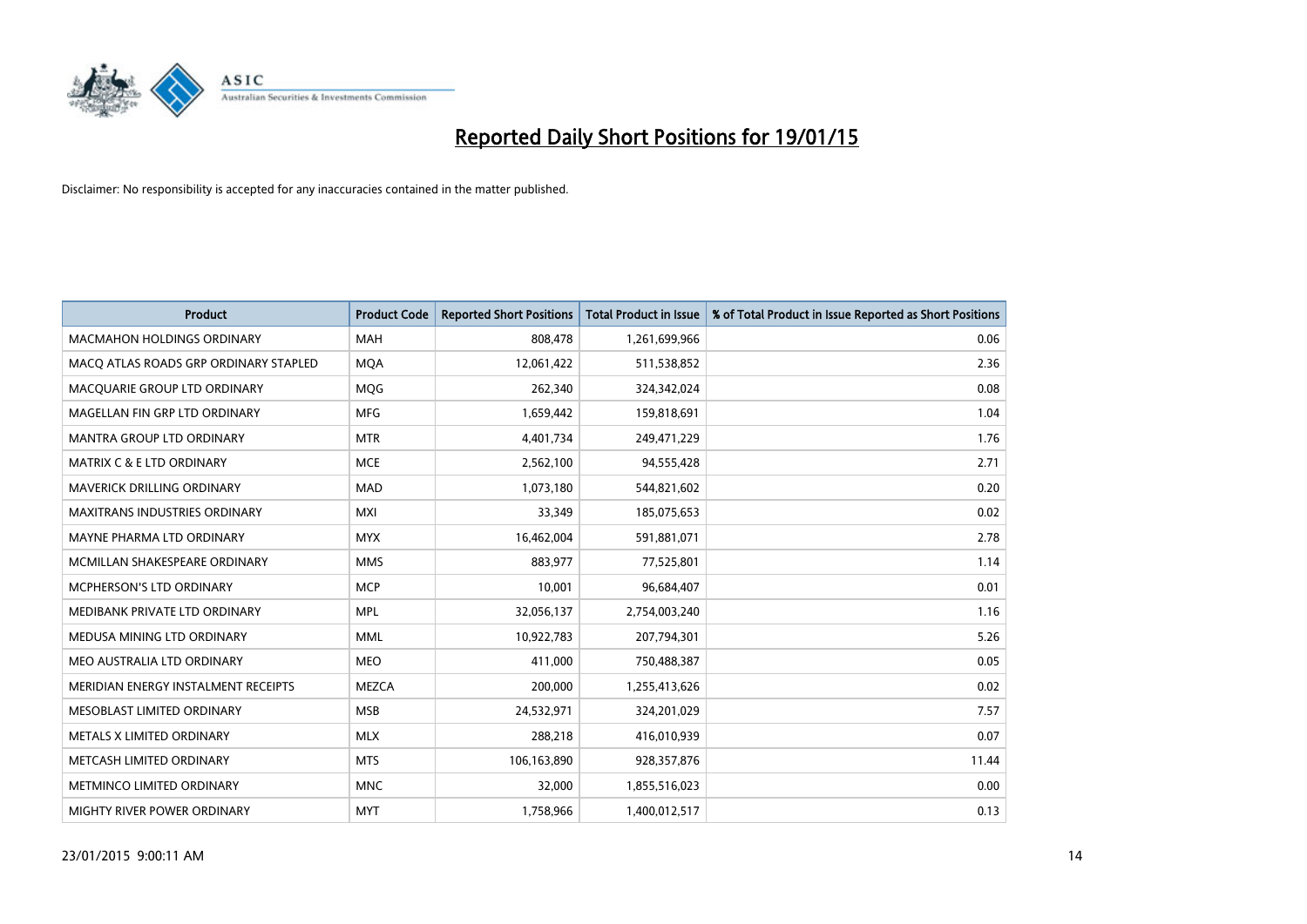

| <b>Product</b>                    | <b>Product Code</b> | <b>Reported Short Positions</b> | <b>Total Product in Issue</b> | % of Total Product in Issue Reported as Short Positions |
|-----------------------------------|---------------------|---------------------------------|-------------------------------|---------------------------------------------------------|
| MINCOR RESOURCES NL ORDINARY      | <b>MCR</b>          | 55,433                          | 188,208,274                   | 0.03                                                    |
| MINERAL DEPOSITS ORDINARY         | <b>MDL</b>          | 889,522                         | 103,676,341                   | 0.86                                                    |
| MINERAL RESOURCES. ORDINARY       | <b>MIN</b>          | 15,947,364                      | 187,270,274                   | 8.52                                                    |
| MINT PAYMENTS LTD ORDINARY        | <b>MNW</b>          | 27,180                          | 470,635,552                   | 0.01                                                    |
| MIRABELA NICKEL LTD ORDINARY      | <b>MBN</b>          | 2,012,293                       | 929,710,216                   | 0.22                                                    |
| MIRVAC GROUP STAPLED SECURITIES   | <b>MGR</b>          | 11,181,330                      | 3,697,197,370                 | 0.30                                                    |
| <b>MMAOFFSHOR ORDINARY</b>        | <b>MRM</b>          | 24,623,934                      | 368,666,221                   | 6.68                                                    |
| MOLOPO ENERGY LTD ORDINARY        | <b>MPO</b>          | 30,833                          | 248,705,730                   | 0.01                                                    |
| MONADELPHOUS GROUP ORDINARY       | <b>MND</b>          | 7,076,841                       | 92,998,380                    | 7.61                                                    |
| MONASH IVF GROUP LTD ORDINARY     | <b>MVF</b>          | 699,642                         | 231,081,089                   | 0.30                                                    |
| MORTGAGE CHOICE LTD ORDINARY      | MOC                 | 33,042                          | 124,216,248                   | 0.03                                                    |
| <b>MOUNT GIBSON IRON ORDINARY</b> | MGX                 | 73,276,154                      | 1,090,805,085                 | 6.72                                                    |
| MULTIPLEX SITES SITES             | <b>MXUPA</b>        | 2,133                           | 4,500,000                     | 0.05                                                    |
| MYER HOLDINGS LTD ORDINARY        | <b>MYR</b>          | 103,731,963                     | 585,689,551                   | 17.71                                                   |
| <b>MYSTATE LIMITED ORDINARY</b>   | <b>MYS</b>          | 4,464                           | 87,283,417                    | 0.01                                                    |
| NANOSONICS LIMITED ORDINARY       | <b>NAN</b>          | 2,511,215                       | 264,362,826                   | 0.95                                                    |
| NATIONAL AUST. BANK ORDINARY      | <b>NAB</b>          | 14,415,828                      | 2,419,353,823                 | 0.60                                                    |
| NATIONAL STORAGE STAPLED          | <b>NSR</b>          | 1,624,234                       | 295,631,660                   | 0.55                                                    |
| NAVITAS LIMITED ORDINARY          | <b>NVT</b>          | 3,596,633                       | 376,037,813                   | 0.96                                                    |
| NEARMAP LTD ORDINARY              | <b>NEA</b>          | 2,156,718                       | 348,196,101                   | 0.62                                                    |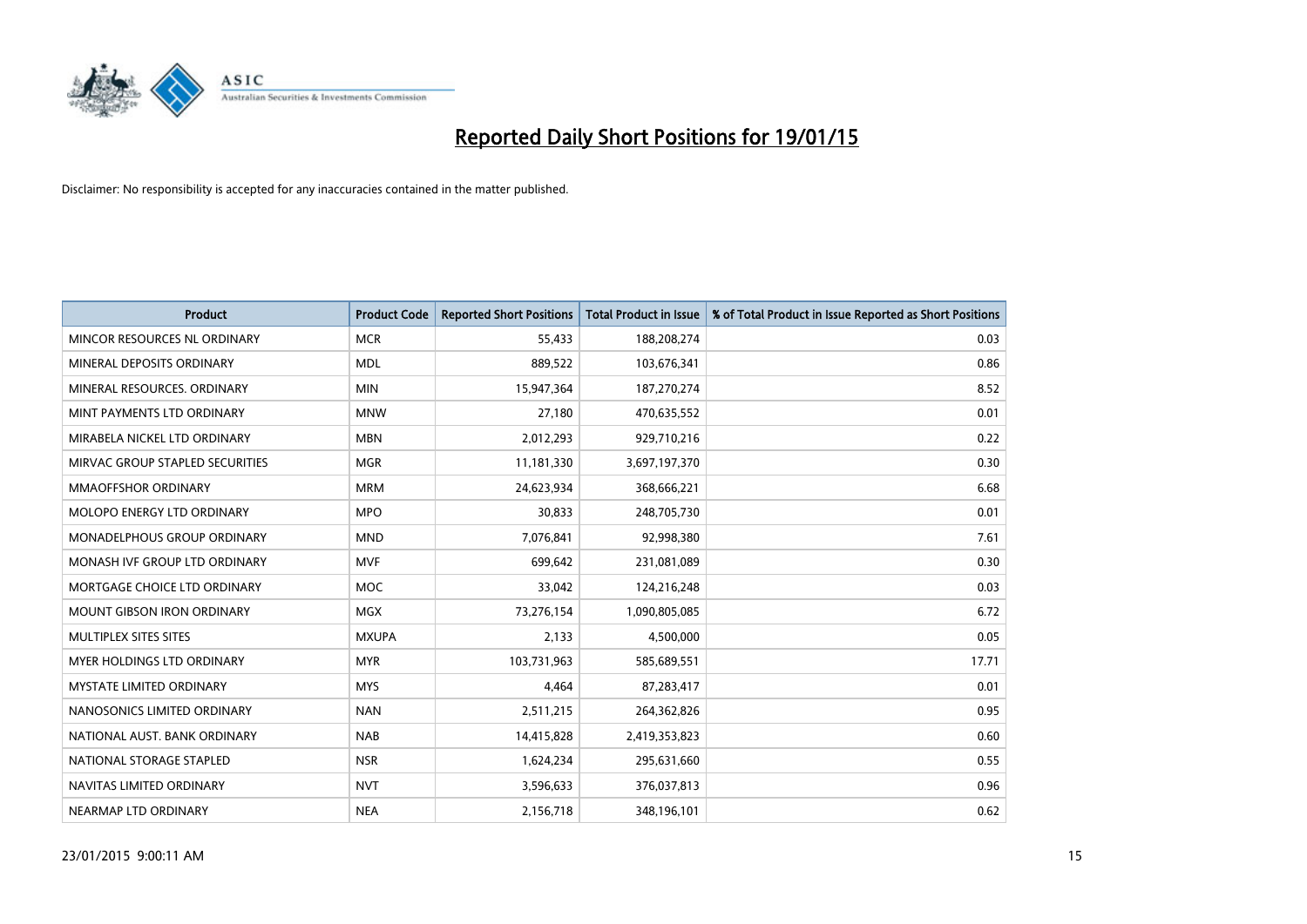

| <b>Product</b>                         | <b>Product Code</b> | <b>Reported Short Positions</b> | <b>Total Product in Issue</b> | % of Total Product in Issue Reported as Short Positions |
|----------------------------------------|---------------------|---------------------------------|-------------------------------|---------------------------------------------------------|
| NEOMETALS LTD ORDINARY                 | <b>NMT</b>          | 1,015                           | 499,453,895                   | 0.00                                                    |
| NEON ENERGY LIMITED ORDINARY           | <b>NEN</b>          | 13,245                          | 553,037,848                   | 0.00                                                    |
| NEW HOPE CORPORATION ORDINARY          | <b>NHC</b>          | 1,274,023                       | 830,999,449                   | 0.15                                                    |
| NEWCREST MINING ORDINARY               | <b>NCM</b>          | 4,899,482                       | 766,510,971                   | 0.64                                                    |
| NEWS CORP A NON-VOTING CDI             | <b>NWSLV</b>        | 34,928                          | 2,617,304                     | 1.33                                                    |
| NEWS CORP B VOTING CDI                 | <b>NWS</b>          | 2,196,996                       | 38,302,911                    | 5.74                                                    |
| NEWSAT LIMITED ORDINARY                | <b>NWT</b>          | 6,455,207                       | 643,574,841                   | 1.00                                                    |
| NEXTDC LIMITED ORDINARY                | <b>NXT</b>          | 17,997,551                      | 193,154,486                   | 9.32                                                    |
| NEXUS ENERGY LIMITED ORDINARY          | <b>NXS</b>          | 58,176                          | 1,330,219,459                 | 0.00                                                    |
| NIB HOLDINGS LIMITED ORDINARY          | <b>NHF</b>          | 159,828                         | 439,004,182                   | 0.04                                                    |
| NINE ENTERTAINMENT ORDINARY            | <b>NEC</b>          | 18,047,596                      | 940,295,023                   | 1.92                                                    |
| NOBLE MINERAL RES ORDINARY             | <b>NMG</b>          | 2,365,726                       | 666,397,952                   | 0.36                                                    |
| NORTHERN IRON LTD ORDINARY             | <b>NFE</b>          | 11,392                          | 484,405,314                   | 0.00                                                    |
| NORTHERN STAR ORDINARY                 | <b>NST</b>          | 14,733,546                      | 592,256,718                   | 2.49                                                    |
| NOVION PROPERTY GRP STAPLED SECURITIES | <b>NVN</b>          | 20,679,749                      | 3,050,627,717                 | 0.68                                                    |
| NRW HOLDINGS LIMITED ORDINARY          | <b>NWH</b>          | 18,297,958                      | 278,888,011                   | 6.56                                                    |
| NUFARM LIMITED ORDINARY                | <b>NUF</b>          | 9,032,826                       | 264,948,132                   | 3.41                                                    |
| NUPLEX INDUSTRIES ORDINARY             | <b>NPX</b>          | 1,000                           | 198,125,827                   | 0.00                                                    |
| OCEANAGOLD CORP. CHESS DEPOSITARY INT  | <b>OGC</b>          | 586,003                         | 301,520,186                   | 0.19                                                    |
| OCHRE GROUP HOLDINGS ORDINARY          | OGH                 | 20,000                          | 30,584,348                    | 0.07                                                    |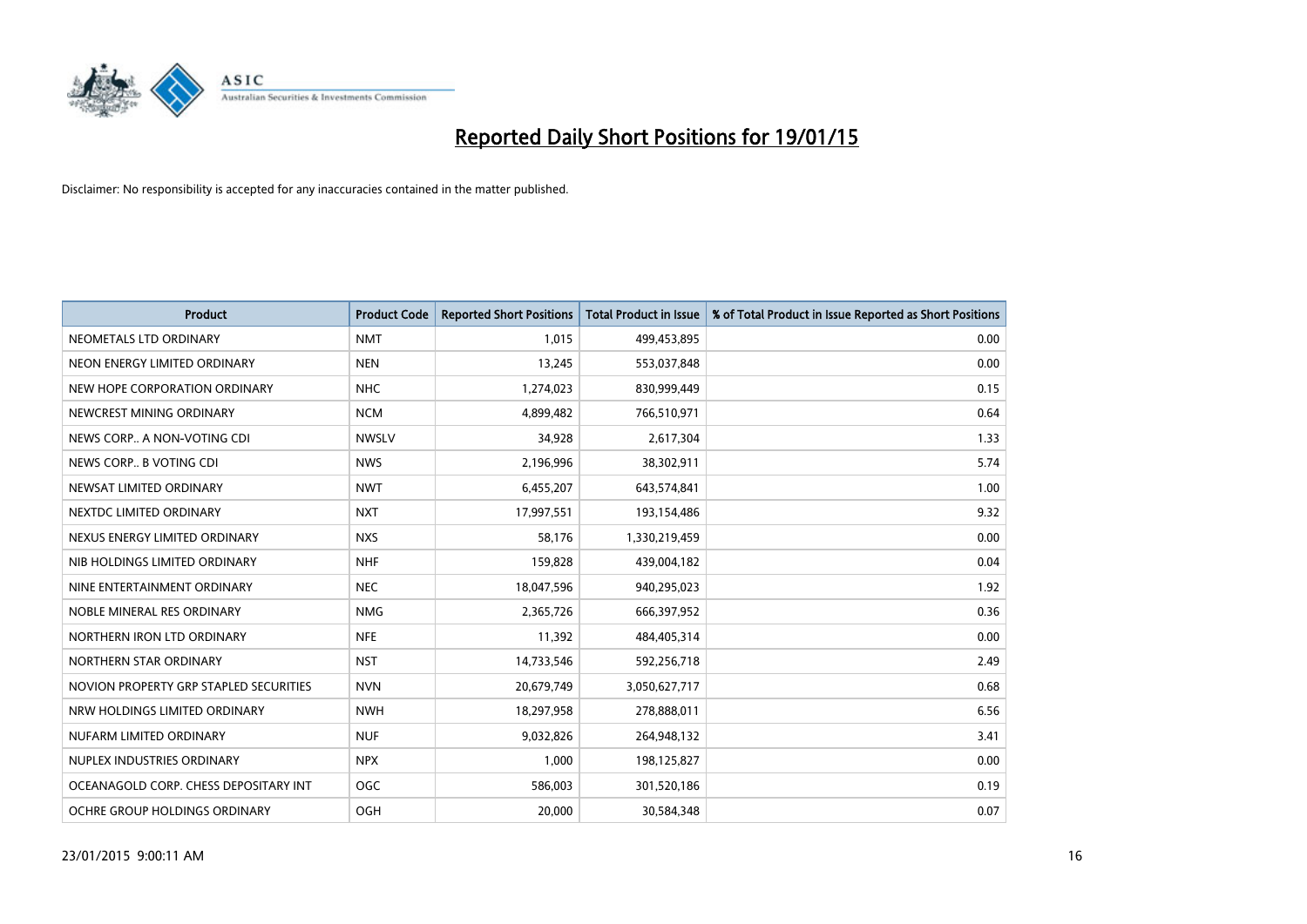

| <b>Product</b>                | <b>Product Code</b> | <b>Reported Short Positions</b> | <b>Total Product in Issue</b> | % of Total Product in Issue Reported as Short Positions |
|-------------------------------|---------------------|---------------------------------|-------------------------------|---------------------------------------------------------|
| OIL SEARCH LTD ORDINARY       | OSH                 | 23,189,313                      | 1,522,692,587                 | 1.52                                                    |
| OM HOLDINGS LIMITED ORDINARY  | OMH                 | 58,082                          | 733,423,337                   | 0.01                                                    |
| OOH!MEDIA LIMITED ORDINARY    | OML                 | 617,955                         | 149,882,534                   | 0.41                                                    |
| ORICA LIMITED ORDINARY        | ORI                 | 24, 165, 749                    | 372,743,291                   | 6.48                                                    |
| ORIGIN ENERGY ORDINARY        | <b>ORG</b>          | 10,865,606                      | 1,106,310,149                 | 0.98                                                    |
| OROCOBRE LIMITED ORDINARY     | <b>ORE</b>          | 3,137,326                       | 132,041,911                   | 2.38                                                    |
| ORORA LIMITED ORDINARY        | <b>ORA</b>          | 1,882,211                       | 1,206,684,923                 | 0.16                                                    |
| OROTONGROUP LIMITED ORDINARY  | ORL                 | 87,614                          | 40,880,902                    | 0.21                                                    |
| <b>OZ MINERALS ORDINARY</b>   | OZL                 | 5,815,463                       | 303,470,022                   | 1.92                                                    |
| OZFOREX GROUP LTD ORDINARY    | <b>OFX</b>          | 8,363,535                       | 240,000,000                   | 3.48                                                    |
| PACIFIC BRANDS ORDINARY       | <b>PBG</b>          | 84,648,760                      | 917,226,291                   | 9.23                                                    |
| PACT GROUP HLDGS LTD ORDINARY | <b>PGH</b>          | 1,932,841                       | 294,145,019                   | 0.66                                                    |
| PALADIN ENERGY LTD ORDINARY   | <b>PDN</b>          | 79,458,977                      | 1,666,927,668                 | 4.77                                                    |
| PANAUST LIMITED ORDINARY      | <b>PNA</b>          | 2,948,435                       | 637,071,326                   | 0.46                                                    |
| PANORAMIC RESOURCES ORDINARY  | PAN                 | 1,127,545                       | 322,275,824                   | 0.35                                                    |
| PANTERRA GOLD LTD ORDINARY    | PGI                 | 1                               | 847,615,609                   | 0.00                                                    |
| PAPERLINX LIMITED ORDINARY    | <b>PPX</b>          | 57,743                          | 665, 181, 261                 | 0.01                                                    |
| PATTIES FOODS LTD ORDINARY    | <b>PFL</b>          | 9,001                           | 139,234,153                   | 0.01                                                    |
| PEET LIMITED ORDINARY         | <b>PPC</b>          | 43,133                          | 484,853,684                   | 0.01                                                    |
| PERPETUAL LIMITED ORDINARY    | <b>PPT</b>          | 1,240,413                       | 46,574,426                    | 2.66                                                    |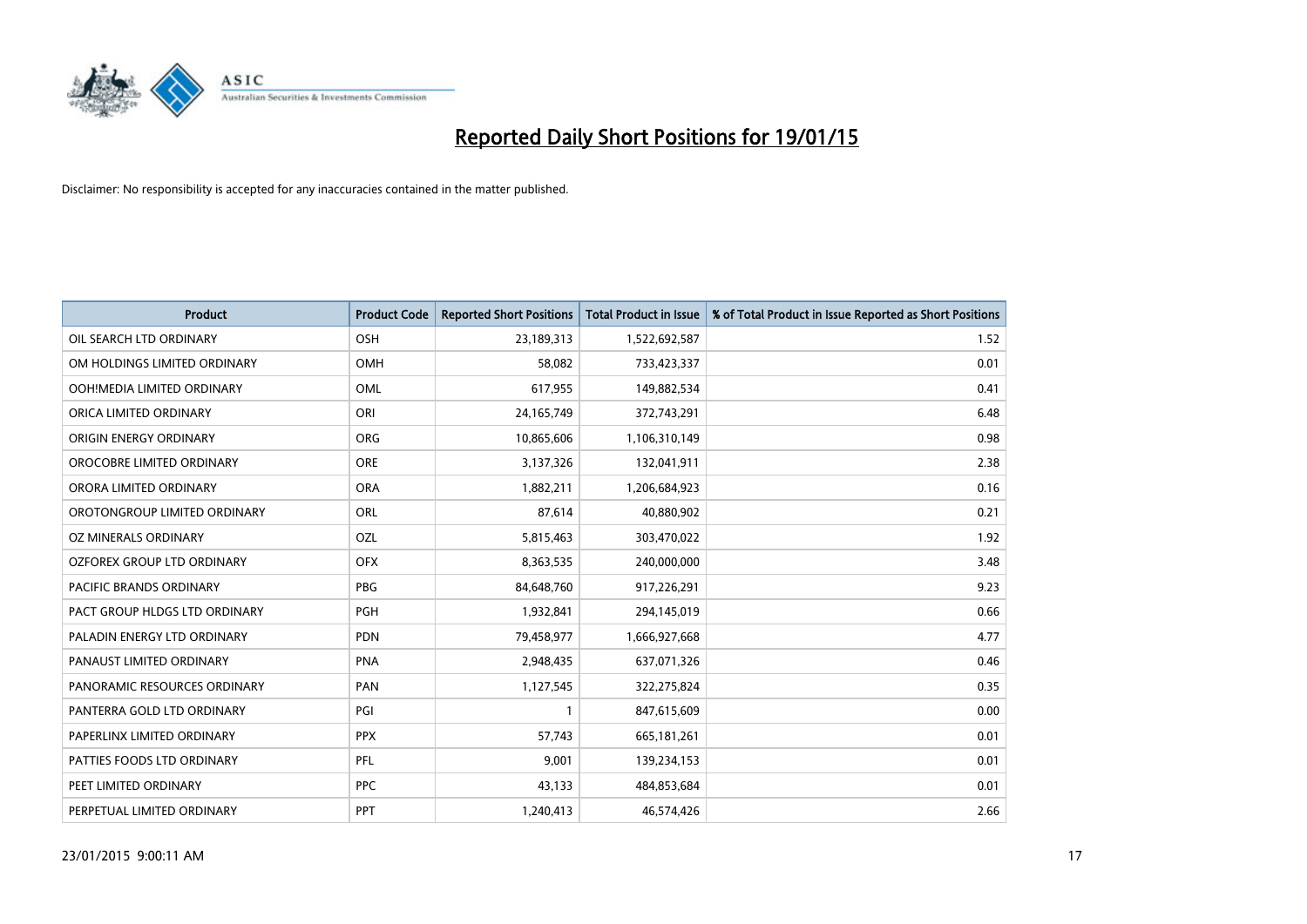

| <b>Product</b>                    | <b>Product Code</b> | <b>Reported Short Positions</b> | <b>Total Product in Issue</b> | % of Total Product in Issue Reported as Short Positions |
|-----------------------------------|---------------------|---------------------------------|-------------------------------|---------------------------------------------------------|
| PERSEUS MINING LTD ORDINARY       | PRU                 | 21,065,020                      | 526,656,401                   | 4.00                                                    |
| PHARMAXIS LTD ORDINARY            | <b>PXS</b>          | 8,777                           | 310,621,349                   | 0.00                                                    |
| PHOSPHAGENICS LTD. ORDINARY       | <b>POH</b>          | 43,750                          | 1,261,965,957                 | 0.00                                                    |
| PLATINUM ASSET ORDINARY           | <b>PTM</b>          | 2,091,990                       | 581,895,380                   | 0.36                                                    |
| PLATINUM AUSTRALIA ORDINARY       | <b>PLA</b>          | 836,127                         | 504,968,043                   | 0.17                                                    |
| PLATINUM CAPITAL LTD ORDINARY     | <b>PMC</b>          | 1,742                           | 232,190,254                   | 0.00                                                    |
| PMP LIMITED ORDINARY              | <b>PMP</b>          | 27,581                          | 323,781,124                   | 0.01                                                    |
| POSEIDON NICK LTD ORDINARY        | <b>POS</b>          | 1,903,830                       | 683,588,322                   | 0.28                                                    |
| PRANA BIOTECHNOLOGY ORDINARY      | <b>PBT</b>          | 2,459,332                       | 488,936,960                   | 0.50                                                    |
| PREMIER INVESTMENTS ORDINARY      | <b>PMV</b>          | 1,003,330                       | 155,900,075                   | 0.64                                                    |
| PRIMARY HEALTH CARE ORDINARY      | <b>PRY</b>          | 34,655,069                      | 512,130,550                   | 6.77                                                    |
| PRIME MEDIA GRP LTD ORDINARY      | <b>PRT</b>          | 990,547                         | 366,330,303                   | 0.27                                                    |
| PROGRAMMED ORDINARY               | <b>PRG</b>          | 241,939                         | 118,651,911                   | 0.20                                                    |
| PROMESA LIMITED ORDINARY          | <b>PRA</b>          | 1,848,713                       | 384,412,465                   | 0.48                                                    |
| PURA VIDA ENERGY NL ORDINARY      | <b>PVD</b>          | 232,517                         | 131,730,698                   | 0.18                                                    |
| <b>QANTAS AIRWAYS ORDINARY</b>    | QAN                 | 2,238,133                       | 2,196,330,250                 | 0.10                                                    |
| OBE INSURANCE GROUP ORDINARY      | QBE                 | 16,847,871                      | 1,364,945,301                 | 1.23                                                    |
| ORXPHARMA LTD ORDINARY            | <b>ORX</b>          | 50,000                          | 164,190,969                   | 0.03                                                    |
| <b>QUBE HOLDINGS LTD ORDINARY</b> | <b>QUB</b>          | 2,873,947                       | 1,054,428,076                 | 0.27                                                    |
| RAMSAY HEALTH CARE ORDINARY       | <b>RHC</b>          | 513,591                         | 202,081,252                   | 0.25                                                    |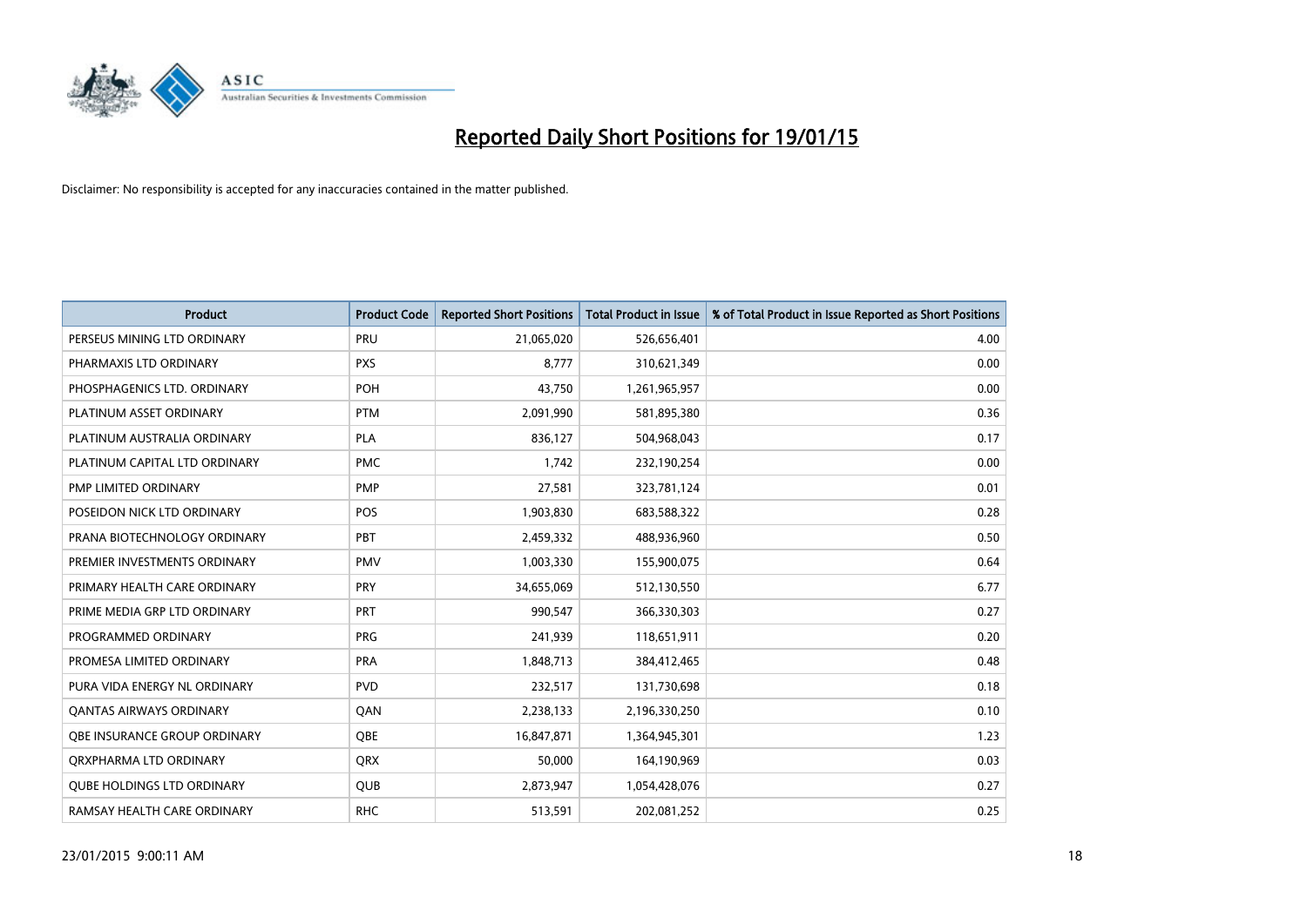

| Product                             | <b>Product Code</b> | <b>Reported Short Positions</b> | <b>Total Product in Issue</b> | % of Total Product in Issue Reported as Short Positions |
|-------------------------------------|---------------------|---------------------------------|-------------------------------|---------------------------------------------------------|
| <b>RCG CORPORATION LTD ORDINARY</b> | <b>RCG</b>          | 318,137                         | 268,358,625                   | 0.12                                                    |
| <b>RCR TOMLINSON ORDINARY</b>       | <b>RCR</b>          | 892,989                         | 139,000,806                   | 0.64                                                    |
| <b>REA GROUP ORDINARY</b>           | <b>REA</b>          | 2,345,940                       | 131,714,699                   | 1.78                                                    |
| RECALL HOLDINGS LTD ORDINARY        | <b>REC</b>          | 609,893                         | 313,674,711                   | 0.19                                                    |
| <b>RECKON LIMITED ORDINARY</b>      | <b>RKN</b>          | 1,460,779                       | 112,084,762                   | 1.30                                                    |
| <b>RED 5 LIMITED ORDINARY</b>       | <b>RED</b>          | 174,740                         | 759,451,008                   | 0.02                                                    |
| <b>RED FORK ENERGY ORDINARY</b>     | <b>RFE</b>          | 112,160                         | 501,051,719                   | 0.02                                                    |
| REDBANK ENERGY LTD ORDINARY         | <b>AEJ</b>          | 13                              | 786,287                       | 0.00                                                    |
| REGIONAL EXPRESS ORDINARY           | <b>REX</b>          | 41,766                          | 110,154,375                   | 0.04                                                    |
| REGIS HEALTHCARE LTD ORDINARY       | <b>REG</b>          | 825,150                         | 300,345,797                   | 0.27                                                    |
| REGIS RESOURCES ORDINARY            | <b>RRL</b>          | 45,269,968                      | 499,781,595                   | 9.06                                                    |
| RESMED INC CDI 10:1                 | <b>RMD</b>          | 22,150,534                      | 1,397,522,030                 | 1.58                                                    |
| <b>RESOLUTE MINING ORDINARY</b>     | <b>RSG</b>          | 3,481,593                       | 641,189,223                   | 0.54                                                    |
| <b>RESOURCE GENERATION ORDINARY</b> | <b>RES</b>          | 1,220                           | 581,380,338                   | 0.00                                                    |
| RETAIL FOOD GROUP ORDINARY          | <b>RFG</b>          | 4,604,053                       | 159,386,728                   | 2.89                                                    |
| REX MINERALS LIMITED ORDINARY       | <b>RXM</b>          | 831,602                         | 220,519,784                   | 0.38                                                    |
| RIO TINTO LIMITED ORDINARY          | <b>RIO</b>          | 3,931,593                       | 435,758,720                   | 0.90                                                    |
| ROC OIL COMPANY ORDINARY            | <b>ROC</b>          | 338,957                         | 687,618,400                   | 0.05                                                    |
| ROX RESOURCES ORDINARY              | <b>RXL</b>          | 5,523,255                       | 849,673,095                   | 0.65                                                    |
| ROYAL WOLF HOLDINGS ORDINARY        | <b>RWH</b>          | 191,790                         | 100,387,052                   | 0.19                                                    |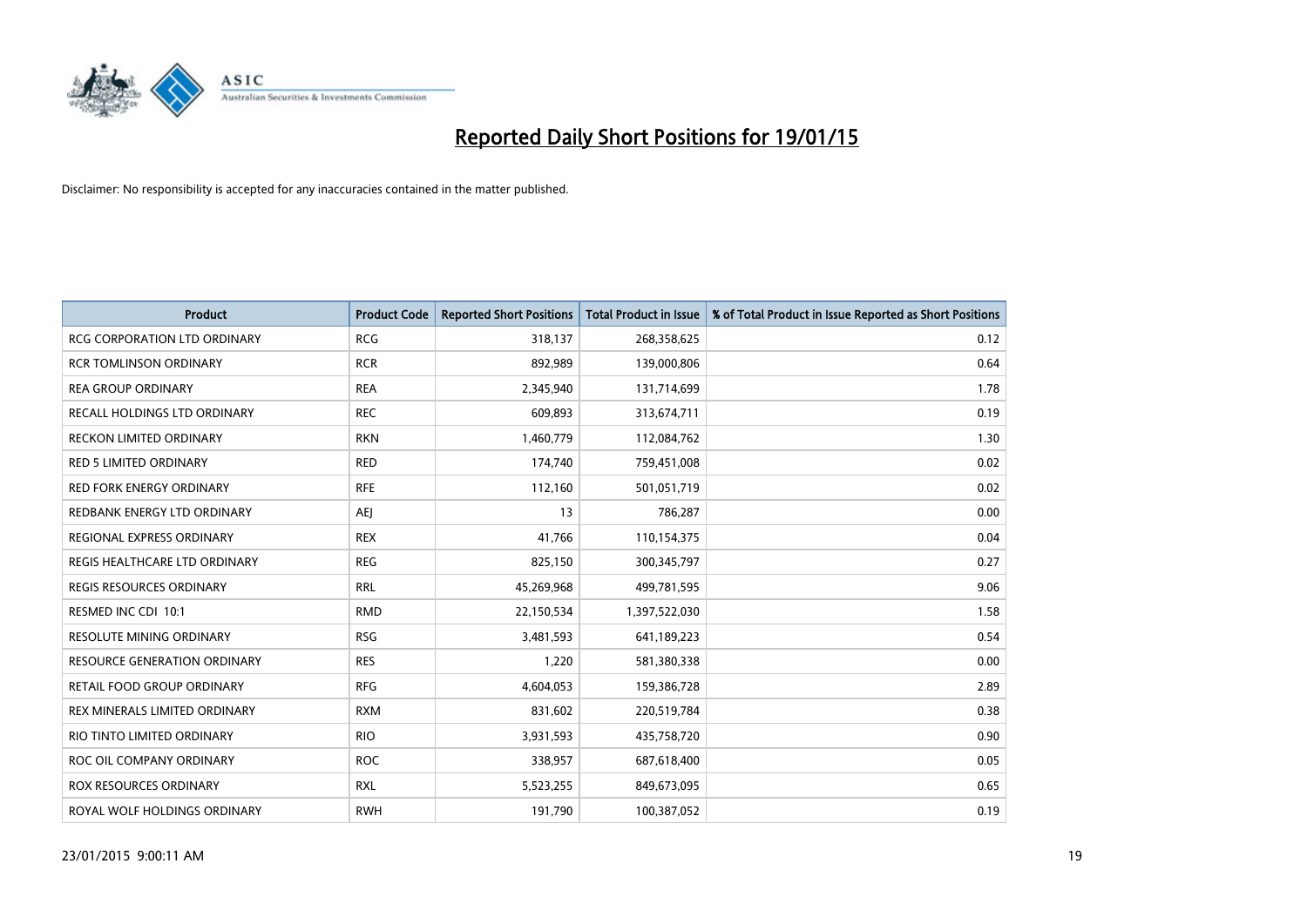

| <b>Product</b>                        | <b>Product Code</b> | <b>Reported Short Positions</b> | <b>Total Product in Issue</b> | % of Total Product in Issue Reported as Short Positions |
|---------------------------------------|---------------------|---------------------------------|-------------------------------|---------------------------------------------------------|
| SAI GLOBAL LIMITED ORDINARY           | SAI                 | 801,964                         | 211,761,727                   | 0.38                                                    |
| SALMAT LIMITED ORDINARY               | <b>SLM</b>          | 101,199                         | 159,812,799                   | 0.06                                                    |
| SAMSON OIL & GAS LTD ORDINARY         | SSN                 | 483,700                         | 2,837,782,022                 | 0.02                                                    |
| SANDFIRE RESOURCES ORDINARY           | <b>SFR</b>          | 3,331,210                       | 155,950,968                   | 2.14                                                    |
| <b>SANTOS LTD ORDINARY</b>            | <b>STO</b>          | 14,805,534                      | 982,307,086                   | 1.51                                                    |
| SARACEN MINERAL ORDINARY              | SAR                 | 3,945,329                       | 792,784,738                   | 0.50                                                    |
| SCA PROPERTY GROUP STAPLED SECURITIES | SCP                 | 23,065,556                      | 648,628,320                   | 3.56                                                    |
| <b>SCENTRE GRP STAPLED</b>            | SCG                 | 18,492,244                      | 5,324,296,678                 | 0.35                                                    |
| SEDGMAN LIMITED ORDINARY              | <b>SDM</b>          | 1,128,550                       | 227,059,277                   | 0.50                                                    |
| SEEK LIMITED ORDINARY                 | <b>SEK</b>          | 9,212,606                       | 342,622,917                   | 2.69                                                    |
| SELECT HARVESTS ORDINARY              | SHV                 | 1,135,875                       | 70,940,874                    | 1.60                                                    |
| SENEX ENERGY LIMITED ORDINARY         | <b>SXY</b>          | 95,595,376                      | 1,149,657,377                 | 8.32                                                    |
| SERVICE STREAM ORDINARY               | <b>SSM</b>          | 30                              | 386,389,873                   | 0.00                                                    |
| SEVEN GROUP HOLDINGS ORDINARY         | <b>SVW</b>          | 9,465,337                       | 296,260,281                   | 3.19                                                    |
| SEVEN WEST MEDIA LTD ORDINARY         | <b>SWM</b>          | 6,577,252                       | 999,160,872                   | 0.66                                                    |
| SEYMOUR WHYTE LTD ORDINARY            | SWL                 | 55,469                          | 87,647,595                    | 0.06                                                    |
| SG FLEET GROUP LTD ORDINARY           | SGF                 | 512,617                         | 242,691,826                   | 0.21                                                    |
| SHINE CORPORATE ORDINARY              | <b>SHI</b>          | 59,194                          | 172,400,081                   | 0.03                                                    |
| SIGMA PHARMACEUTICAL ORDINARY         | <b>SIP</b>          | 21,641,056                      | 1,108,086,575                 | 1.95                                                    |
| SILEX SYSTEMS ORDINARY                | <b>SLX</b>          | 7,145,350                       | 170,467,339                   | 4.19                                                    |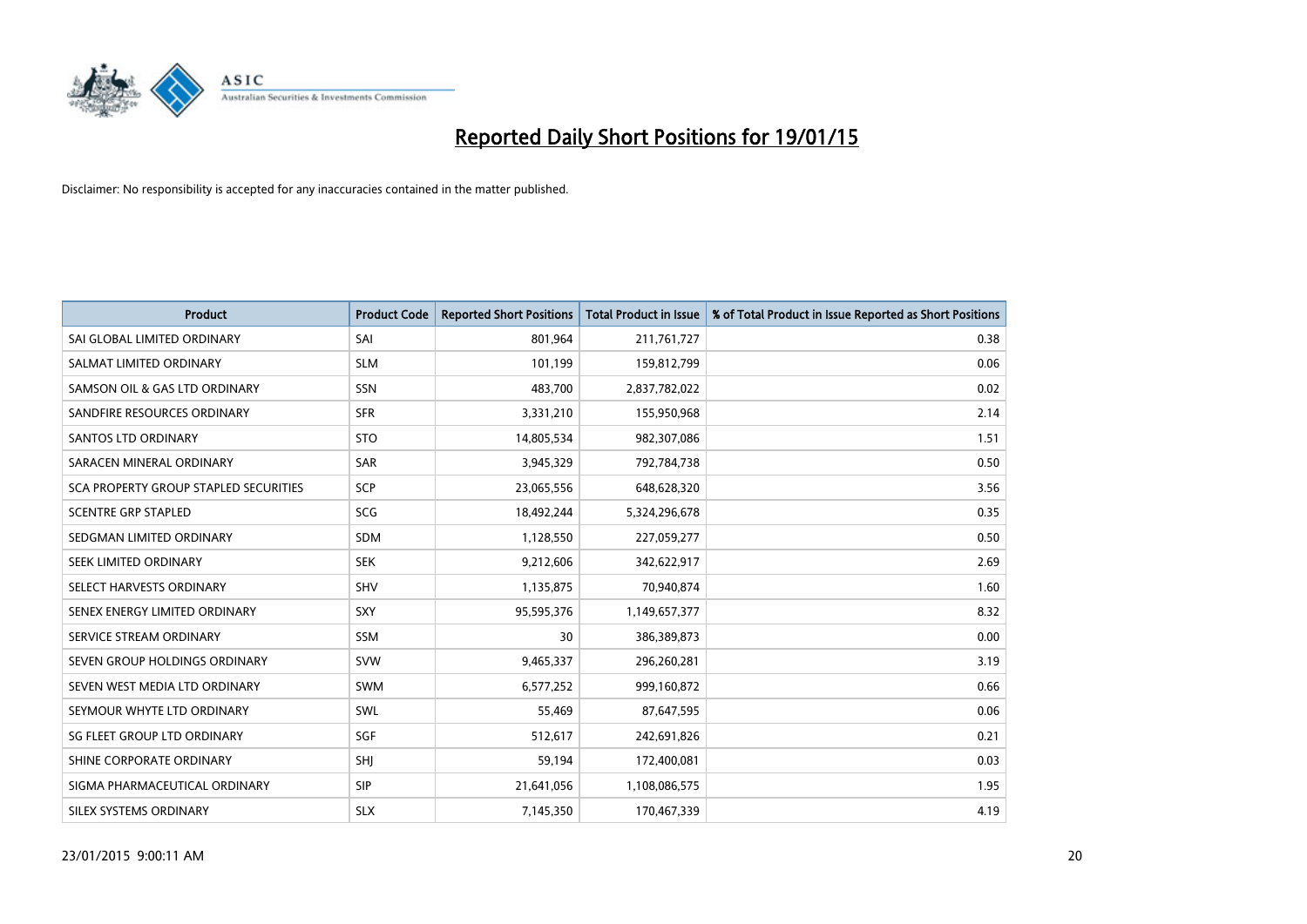

| <b>Product</b>                           | <b>Product Code</b> | <b>Reported Short Positions</b> | <b>Total Product in Issue</b> | % of Total Product in Issue Reported as Short Positions |
|------------------------------------------|---------------------|---------------------------------|-------------------------------|---------------------------------------------------------|
| SILVER CHEF LIMITED ORDINARY             | SIV                 | 8,985                           | 29,640,865                    | 0.03                                                    |
| SILVER LAKE RESOURCE ORDINARY            | <b>SLR</b>          | 19,940,150                      | 503,233,971                   | 3.96                                                    |
| SIMONDS GRP LTD ORDINARY                 | <b>SIO</b>          | 656,557                         | 151,412,268                   | 0.43                                                    |
| SIMS METAL MGMT LTD ORDINARY             | SGM                 | 17,022,332                      | 204,691,883                   | 8.32                                                    |
| SINGAPORE TELECOMM. CHESS DEPOSITARY INT | SGT                 | 2,340,568                       | 123,654,879                   | 1.89                                                    |
| SINO GAS ENERGY ORDINARY                 | <b>SEH</b>          | 11,659,648                      | 1,544,247,358                 | 0.76                                                    |
| SIRIUS RESOURCES NL ORDINARY             | <b>SIR</b>          | 17,168,852                      | 341,438,269                   | 5.03                                                    |
| SIRTEX MEDICAL ORDINARY                  | <b>SRX</b>          | 199,791                         | 56,530,231                    | 0.35                                                    |
| SKILLED GROUP LTD ORDINARY               | <b>SKE</b>          | 4,259,173                       | 235,753,791                   | 1.81                                                    |
| <b>SKY NETWORK ORDINARY</b>              | <b>SKT</b>          | 11,381,543                      | 389,139,785                   | 2.92                                                    |
| SKYCITY ENT GRP LTD ORDINARY             | <b>SKC</b>          | 8,897,130                       | 587,472,741                   | 1.51                                                    |
| <b>SLATER &amp; GORDON ORDINARY</b>      | SGH                 | 5,532,057                       | 208,695,621                   | 2.65                                                    |
| SMS MANAGEMENT, ORDINARY                 | <b>SMX</b>          | 1,420,046                       | 69,318,017                    | 2.05                                                    |
| SONIC HEALTHCARE ORDINARY                | <b>SHL</b>          | 2,821,536                       | 401,401,556                   | 0.70                                                    |
| SOUL PATTINSON (W.H) ORDINARY            | SOL                 | 21,621                          | 239,395,320                   | 0.01                                                    |
| SPARK INFRASTRUCTURE STAPLED US PROHIBT. | SKI                 | 25,913,901                      | 1,466,360,128                 | 1.77                                                    |
| SPARK NEW ZEALAND ORDINARY               | <b>SPK</b>          | 9,876,726                       | 1,834,775,347                 | 0.54                                                    |
| SPDR 200 FUND ETF UNITS                  | <b>STW</b>          | 23,528                          | 48,246,865                    | 0.05                                                    |
| SPECIALTY FASHION ORDINARY               | <b>SFH</b>          | 53,850                          | 192,236,121                   | 0.03                                                    |
| SPOTLESS GRP HLD LTD ORDINARY            | <b>SPO</b>          | 33,265,907                      | 1,098,290,178                 | 3.03                                                    |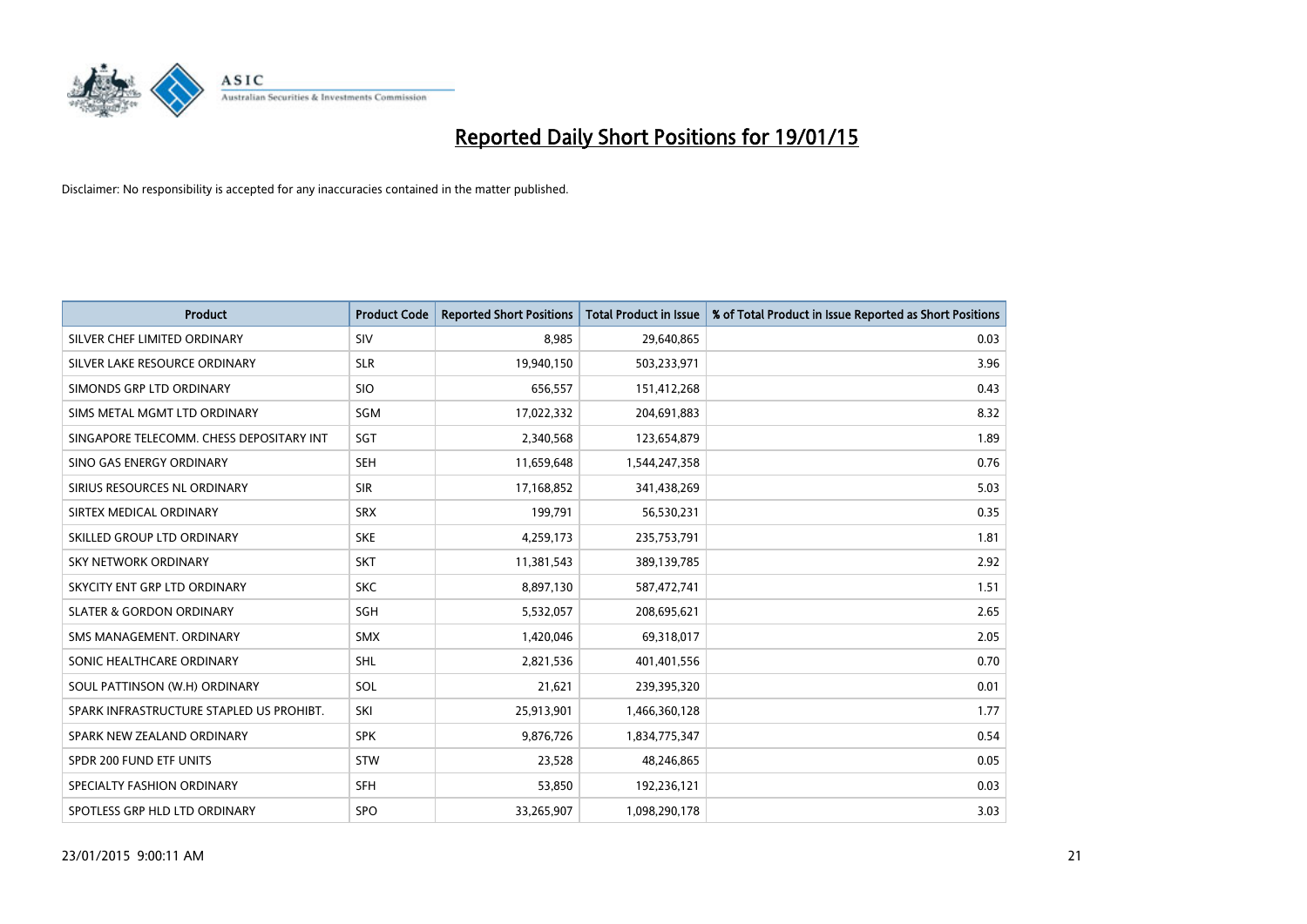

| Product                              | <b>Product Code</b> | <b>Reported Short Positions</b> | <b>Total Product in Issue</b> | % of Total Product in Issue Reported as Short Positions |
|--------------------------------------|---------------------|---------------------------------|-------------------------------|---------------------------------------------------------|
| ST BARBARA LIMITED ORDINARY          | <b>SBM</b>          | 8,016,170                       | 495,102,525                   | 1.62                                                    |
| STARPHARMA HOLDINGS ORDINARY         | SPL                 | 9,371,959                       | 319,080,325                   | 2.94                                                    |
| STEADFAST GROUP LTD ORDINARY         | <b>SDF</b>          | 17,983,793                      | 503,352,992                   | 3.57                                                    |
| STHN CROSS MEDIA ORDINARY            | SXL                 | 38,084,275                      | 732,319,622                   | 5.20                                                    |
| STOCKLAND UNITS/ORD STAPLED          | SGP                 | 5,495,119                       | 2,348,746,744                 | 0.23                                                    |
| STRAITS RES LTD. ORDINARY            | <b>SRQ</b>          | 20,212                          | 1,217,730,293                 | 0.00                                                    |
| STW COMMUNICATIONS ORDINARY          | SGN                 | 7,500,112                       | 409,699,000                   | 1.83                                                    |
| SUNCORP GROUP LTD ORDINARY           | <b>SUN</b>          | 6,492,016                       | 1,286,600,980                 | 0.50                                                    |
| SUNDANCE ENERGY ORDINARY             | <b>SEA</b>          | 5,760,575                       | 549,295,839                   | 1.05                                                    |
| SUNDANCE RESOURCES ORDINARY          | SDL                 | 79,090,096                      | 3,089,651,736                 | 2.56                                                    |
| SUNLAND GROUP LTD ORDINARY           | <b>SDG</b>          | 127,302                         | 181,710,087                   | 0.07                                                    |
| SUPER RET REP LTD ORDINARY           | SUL                 | 23,541,821                      | 197,030,571                   | 11.95                                                   |
| SURFSTITCH GROUP LTD ORDINARY        | <b>SRF</b>          | 22,336                          | 214,101,735                   | 0.01                                                    |
| SWICK MINING ORDINARY                | <b>SWK</b>          | 50,000                          | 217,643,703                   | 0.02                                                    |
| SYD AIRPORT STAPLED US PROHIBIT.     | <b>SYD</b>          | 36,530,279                      | 2,216,216,041                 | 1.65                                                    |
| SYRAH RESOURCES ORDINARY             | <b>SYR</b>          | 5,862,561                       | 164,135,076                   | 3.57                                                    |
| <b>TABCORP HOLDINGS LTD ORDINARY</b> | <b>TAH</b>          | 15,493,257                      | 765,652,364                   | 2.02                                                    |
| TAP OIL LIMITED ORDINARY             | <b>TAP</b>          | 110,125                         | 243,186,639                   | 0.05                                                    |
| TASSAL GROUP LIMITED ORDINARY        | <b>TGR</b>          | 475,607                         | 146,897,115                   | 0.32                                                    |
| <b>TATTS GROUP LTD ORDINARY</b>      | <b>TTS</b>          | 27,465,725                      | 1,445,759,948                 | 1.90                                                    |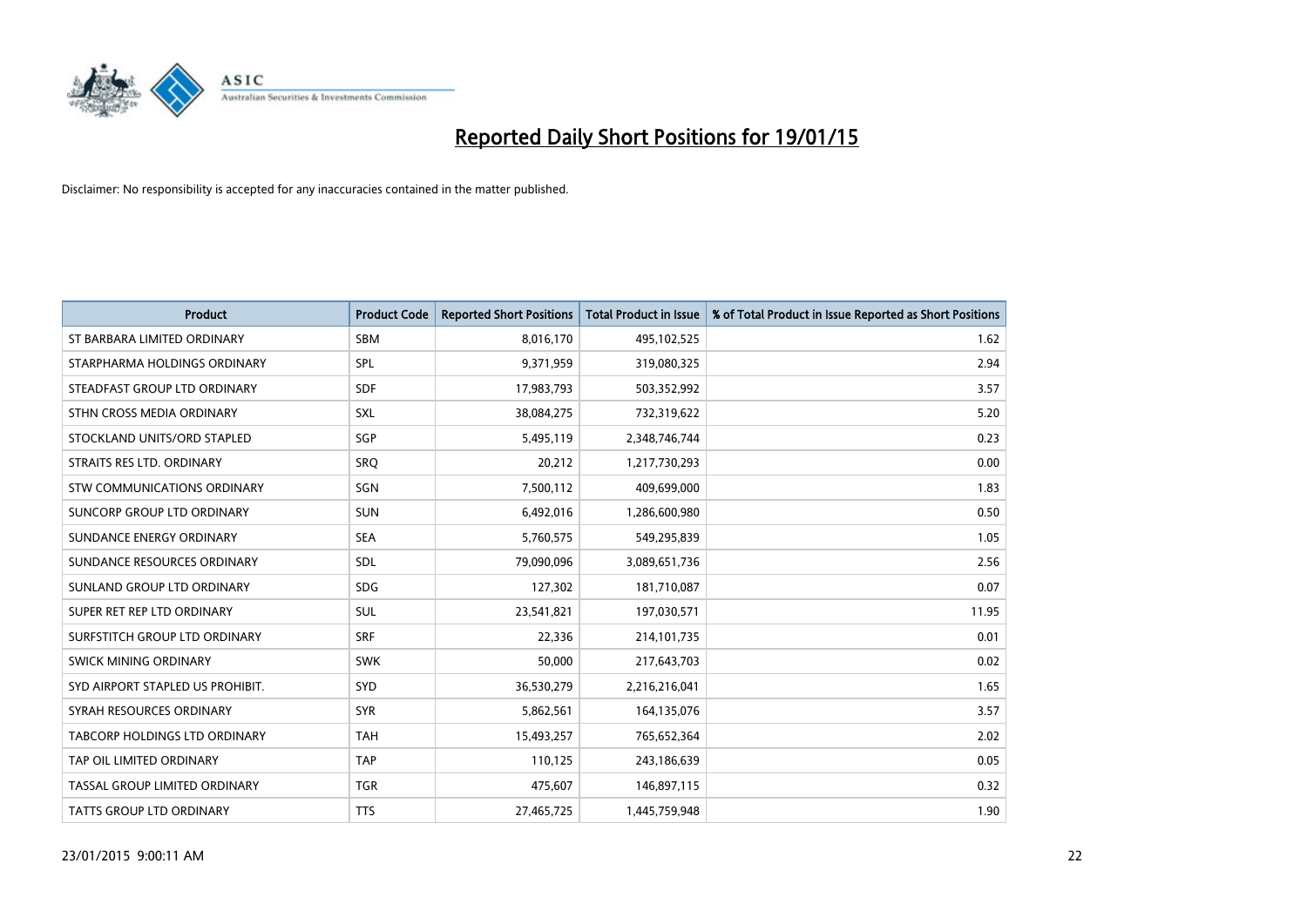

| <b>Product</b>                       | <b>Product Code</b> | <b>Reported Short Positions</b> | <b>Total Product in Issue</b> | % of Total Product in Issue Reported as Short Positions |
|--------------------------------------|---------------------|---------------------------------|-------------------------------|---------------------------------------------------------|
| <b>TECHNOLOGY ONE ORDINARY</b>       | <b>TNE</b>          | 3,362,949                       | 309,104,455                   | 1.09                                                    |
| TELSTRA CORPORATION. ORDINARY        | <b>TLS</b>          | 78,755,190                      | 12,225,655,836                | 0.64                                                    |
| TEN NETWORK HOLDINGS ORDINARY        | <b>TEN</b>          | 137,823,807                     | 2,630,984,596                 | 5.24                                                    |
| TERANGA GOLD CORP CDI 1:1            | <b>TGZ</b>          | 1,374                           | 71,243,714                    | 0.00                                                    |
| TFS CORPORATION LTD ORDINARY         | <b>TFC</b>          | 10,272,738                      | 326,983,445                   | 3.14                                                    |
| THE PAS GROUP LTD ORDINARY           | <b>PGR</b>          | 12,004                          | 136,690,860                   | 0.01                                                    |
| THE REJECT SHOP ORDINARY             | <b>TRS</b>          | 2,422,797                       | 28,844,648                    | 8.40                                                    |
| THINK CHILDCARE EDU ORDINARY         | <b>TNK</b>          | 500,000                         | 39,600,000                    | 1.26                                                    |
| THORN GROUP LIMITED ORDINARY         | <b>TGA</b>          | 16,553                          | 150,634,985                   | 0.01                                                    |
| <b>TIGER RESOURCES ORDINARY</b>      | <b>TGS</b>          | 6,024,528                       | 1,143,541,406                 | 0.53                                                    |
| TOLL HOLDINGS LTD ORDINARY           | <b>TOL</b>          | 28,034,150                      | 717,437,878                   | 3.91                                                    |
| TORO ENERGY LIMITED ORDINARY         | <b>TOE</b>          | 9,845                           | 1,903,769,581                 | 0.00                                                    |
| <b>TOWER LIMITED ORDINARY</b>        | <b>TWR</b>          | 1,000                           | 178,145,130                   | 0.00                                                    |
| TOX FREE SOLUTIONS ORDINARY          | <b>TOX</b>          | 2,341,784                       | 133,752,359                   | 1.75                                                    |
| TPG TELECOM LIMITED ORDINARY         | <b>TPM</b>          | 14,662,567                      | 793,808,141                   | 1.85                                                    |
| TRADE ME GROUP ORDINARY              | <b>TME</b>          | 5,605,190                       | 396,830,595                   | 1.41                                                    |
| TRANSFIELD SERVICES ORDINARY         | <b>TSE</b>          | 6,475,066                       | 512,457,716                   | 1.26                                                    |
| TRANSPACIFIC INDUST, ORDINARY        | <b>TPI</b>          | 83,390,923                      | 1,579,699,505                 | 5.28                                                    |
| TRANSURBAN GROUP TRIPLE STAPLED SEC. | <b>TCL</b>          | 13,652,285                      | 1,906,390,878                 | 0.72                                                    |
| TREASURY GROUP ORDINARY              | <b>TRG</b>          | 64,278                          | 26,624,328                    | 0.24                                                    |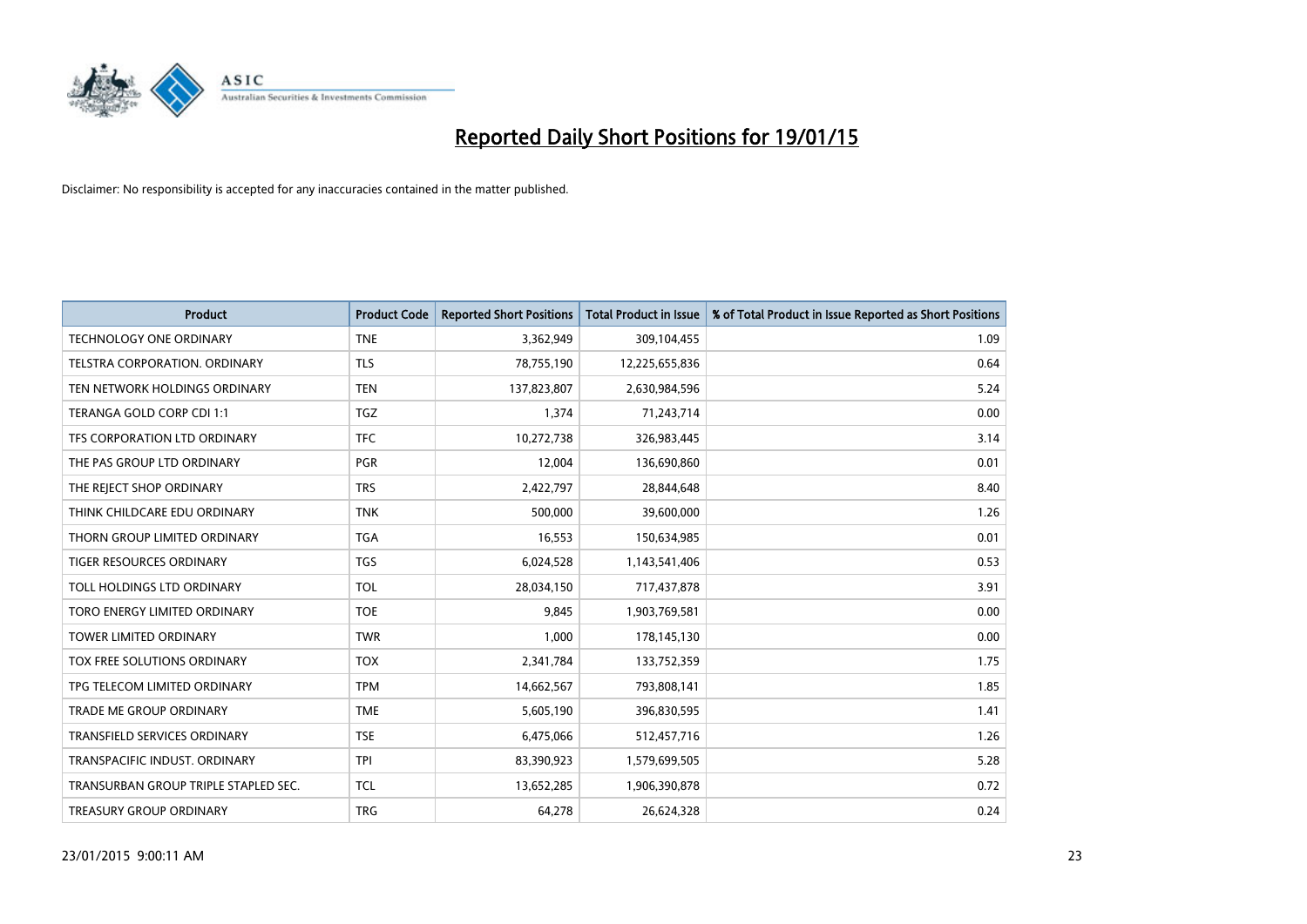

| <b>Product</b>                    | <b>Product Code</b> | <b>Reported Short Positions</b> | <b>Total Product in Issue</b> | % of Total Product in Issue Reported as Short Positions |
|-----------------------------------|---------------------|---------------------------------|-------------------------------|---------------------------------------------------------|
| TREASURY WINE ESTATE ORDINARY     | <b>TWE</b>          | 15,161,370                      | 651,261,403                   | 2.33                                                    |
| TROY RESOURCES LTD ORDINARY       | <b>TRY</b>          | 4,265,148                       | 195,265,161                   | 2.18                                                    |
| UGL LIMITED ORDINARY              | UGL                 | 22,097,444                      | 166,511,240                   | 13.27                                                   |
| UNILIFE CORPORATION CDI 6:1       | <b>UNS</b>          | 130,471                         | 275,307,258                   | 0.05                                                    |
| UNITY MINING LTD ORDINARY         | <b>UML</b>          | 319,871                         | 1,140,312,866                 | 0.03                                                    |
| UXC LIMITED ORDINARY              | <b>UXC</b>          | 1,829,146                       | 331,468,991                   | 0.55                                                    |
| <b>VEDA GROUP LTD ORDINARY</b>    | <b>VED</b>          | 13,078,664                      | 842,055,406                   | 1.55                                                    |
| <b>VENTURE MINERALS ORDINARY</b>  | <b>VMS</b>          | 238,000                         | 287,320,170                   | 0.08                                                    |
| VILLAGE ROADSHOW LTD ORDINARY     | <b>VRL</b>          | 1,218,367                       | 159,515,151                   | 0.76                                                    |
| VIRGIN AUS HLDG LTD ORDINARY      | <b>VAH</b>          | 38,835,500                      | 3,524,912,131                 | 1.10                                                    |
| <b>VIRTUS HEALTH LTD ORDINARY</b> | <b>VRT</b>          | 6,176,989                       | 79,885,938                    | 7.73                                                    |
| VISION EYE INSTITUTE ORDINARY     | <b>VEI</b>          | 1,586,666                       | 178,873,554                   | 0.89                                                    |
| <b>VOCATION LTD ORDINARY</b>      | <b>VET</b>          | 11,699,484                      | 230,000,000                   | 5.09                                                    |
| <b>VOCUS COMMS LTD ORDINARY</b>   | <b>VOC</b>          | 2,446,037                       | 105,385,283                   | 2.32                                                    |
| WAM CAPITAL LIMITED ORDINARY      | <b>WAM</b>          | 171                             | 345,405,201                   | 0.00                                                    |
| WARRNAMBOOL CHEESE ORDINARY       | <b>WCB</b>          | 19                              | 56,098,797                    | 0.00                                                    |
| WATPAC LIMITED ORDINARY           | <b>WTP</b>          | 2,254,111                       | 189,258,397                   | 1.19                                                    |
| <b>WDS LIMITED ORDINARY</b>       | <b>WDS</b>          | 451,775                         | 144,740,614                   | 0.31                                                    |
| WEBJET LIMITED ORDINARY           | <b>WEB</b>          | 1,557,311                       | 79,397,959                    | 1.96                                                    |
| WESFARMERS LIMITED ORDINARY       | <b>WES</b>          | 8,966,398                       | 1,123,752,517                 | 0.80                                                    |